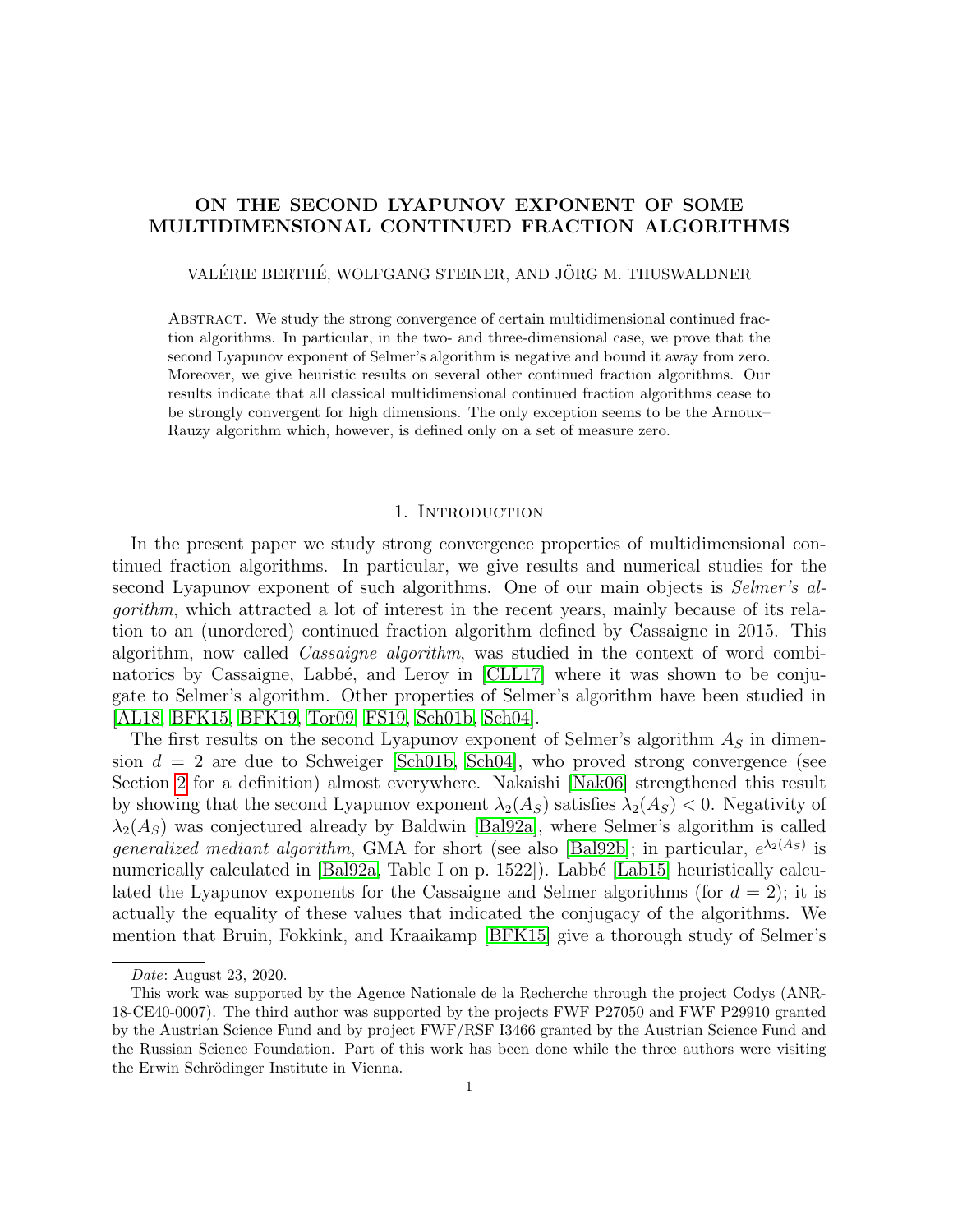algorithm for dimensions  $d \geq 2$ ; however, their proof of the fact that  $\lambda_2(A_S) < 0$  is incomplete [\[BFK19\]](#page-22-2). The simplicity of the Lyapunov spectrum of the Cassaigne algorithm is proved by Fougeron and Skripchenko [\[FS19\]](#page-22-3); see also [\[Tor09\]](#page-23-0). Heuristic calculations for the second Lyapunov exponent of other algorithms are also provided by Baladi and Nogueira [\[BN96\]](#page-22-7); see also [\[Nak02\]](#page-23-4).

The proof of the negativity of the second Lyapunov exponent of Selmer's algorithm in dimension  $d = 2$  provided by Nakaishi [\[Nak06\]](#page-23-3) is intricate. In the present paper we provide a simple proof for the fact that  $\lambda_2(A_S) < 0$  for  $d = 2$  which is based on ideas going back to Lagarias [\[Lag93\]](#page-23-5) as well as Hardcastle and Khanin [\[Har02,](#page-22-8) [HK02\]](#page-22-9). Moreover, we show that the matrices associated with the two-dimensional Selmer algorithm are Pisot whenever they are primitive, and we give a strictly negative upper bound for  $\lambda_2(A_S)$ . For  $d=3$ , using extensive computer calculations (which yield exact results due to an appropriate error handling) we are able to prove that the second Lyapunov exponent is negative as well. Again, we even provide a strictly negative upper bound for it. For higher dimensions we provide heuristic results. These results indicate that Selmer's algorithm is no longer strongly convergent for dimensions  $d \geq 4$ .

Another aim of the present paper is to provide numerical calculations in order to obtain heuristic estimates for the second Lyapunov exponent of other well-known continued fraction algorithms. In particular, we consider the Brun algorithm, the Jacobi–Perron algorithm, the triangle map, and a new algorithm which is "in between" the Arnoux–Rauzy algorithm and Brun's algorithm. It is interesting to see that apart from the Arnoux– Rauzy algorithm, which is strongly convergent in each dimension  $d \geq 2$  (see [\[AD15\]](#page-21-1)), all algorithms seem to be no longer strongly convergent for high dimensions. Since the Arnoux–Rauzy algorithm is defined only on a set of zero measure (the so-called Rauzy gasket, see [\[AS13,](#page-21-2) [AHS16\]](#page-21-3)), we are not aware of any multi-dimensional continued fraction algorithm such as defined in Section [2](#page-2-0) which acts on a set of positive measure and is strongly convergent in all dimensions. It was widely expected that the uniform approximation exponent, when it can be expressed in terms of the first and second Lyapunov exponents of the algorithm A as  $1 - \frac{\lambda_2(A)}{\lambda_1(A)}$  $\frac{\lambda_2(A)}{\lambda_1(A)}$  (see [\[Lag93,](#page-23-5) Theorem 1]) would be larger than 1 (and strictly smaller than Dirichlet's bound  $1 + \frac{1}{d}$ ) for all  $d \geq 2$ ; see e.g. [\[Lag93\]](#page-23-5). Our experimental studies indicate that this conjecture might not be true.

Let us sketch the contents of this paper. The formalism of multidimensional continued fraction algorithms considered in the present paper is recalled in Section [2](#page-2-0) together with the conditions given by Lagarias [\[Lag93\]](#page-23-5). The second Lyapunov exponent is discussed in Section [3.](#page-4-0) We deal with the connections with the Paley–Ursell inequality in Section [4.](#page-6-0) After that we consider the Selmer algorithm in Section [5,](#page-8-0) the Brun algorithm in Section [6,](#page-14-0) the Jacobi–Perron algorithm in Section [7,](#page-15-0) a new algorithm inspired by the Arnoux–Rauzy algorithm in Section [8,](#page-16-0) and the triangle map in Section [9.](#page-18-0) Comparisons between these algorithms are provided in Section [10.](#page-19-0) In the appendix we comment on the error handling needed for the floating point calculations used for the estimation of  $\lambda_2(A_S)$  for  $d \in \{2,3\}$ .

Acknowledgment. We warmly thank Sébastien Labbé for his help with numerical simulations.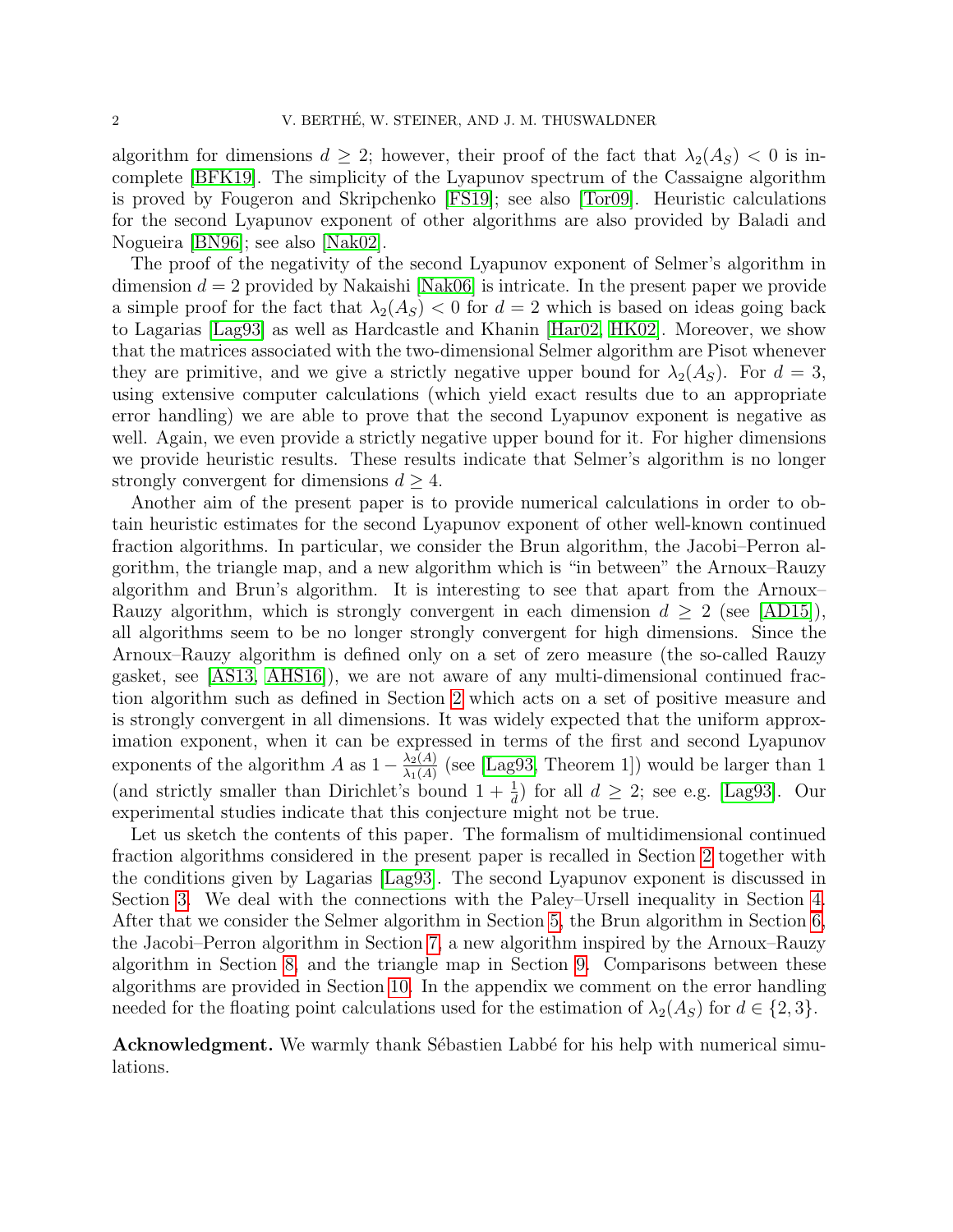#### SECOND LYAPUNOV EXPONENT 3

#### 2. Multidimensional continued fraction algorithms

<span id="page-2-0"></span>We first introduce the formalism of multidimensional continued fraction algorithms that will be used in the sequel. Observe that the algorithms we are dealing with in this paper mainly act on sets of vectors whose entries are ordered (the only exception being the Jacobi–Perron algorithm considered in Section [7\)](#page-15-0). A d-dimensional algorithm acts on a subset of the real vector space  $\mathbb{R}^d$  for its renormalized version and on a subset of the real projective space  $\mathbb{P}^d$  for its homogeneous version. More precisely, for given  $d \geq 2$  let

$$
\Lambda = \{ (y_0, y_1, \dots, y_d) \in \mathbb{R}^{d+1} \setminus \{0\} : y_0 \ge y_1 \ge \dots \ge y_d \ge 0 \},
$$
  

$$
\Delta = \{ (x_1, \dots, x_d) \in \mathbb{R}^d : 1 \ge x_1 \ge \dots \ge x_d \ge 0 \},
$$

and the mappings

<span id="page-2-2"></span>(2.1) 
$$
\iota : \Delta \to \Lambda, \quad (x_1, \ldots, x_d) \mapsto (1, x_1, \ldots, x_d),
$$

$$
\kappa : \Lambda \to \Delta, \quad (y_0, \ldots, y_d) \mapsto \left(\frac{y_1}{y_0}, \ldots, \frac{y_d}{y_0}\right).
$$

Let the multidimensional continued fraction algorithm

$$
A: \Delta \to \mathrm{GL}(d+1,\mathbb{Z})
$$

be defined in a way that the homogeneous version of the (ordered) multidimensional continued fraction algorithm  $(\mathbf{y} = (y_0, \ldots, y_d))$ 

$$
L: \Lambda \to \Lambda, \qquad \mathbf{y} \mapsto \mathbf{y} A(\kappa(\mathbf{y}))^{-1} = \mathbf{y} A\Big(\frac{y_1}{y_0}, \ldots, \frac{y_d}{y_0}\Big)^{-1}
$$

is well defined (i.e., L maps  $\Lambda$  into itself). The projective version of the (ordered) multidi*mensional continued fraction algorithm*  $T$  is then defined by the commutative diagram

$$
\begin{array}{ccc}\n\Lambda & \xrightarrow{L} & \Lambda \\
\downarrow^{\kappa} & & \downarrow^{\kappa} \\
\Delta & \xrightarrow{T} & \Delta\n\end{array}
$$

We work with row vectors in the definition of the mappings  $L$  and  $T$  because this entails that

<span id="page-2-1"></span>
$$
A^{(n)}(\mathbf{x}) = A(T^{n-1}\mathbf{x}) \cdots A(T\mathbf{x}) A(\mathbf{x})
$$

is a *linear cocycle* which we shall call the *cocycle associated with*  $A$  (or just the *cocycle*  $A$ ). Indeed,  $A^{(n)}$  fulfills the *cocycle property* 

(2.2) 
$$
A^{(m+n)}(\mathbf{x}) = A^{(m)}(T^n \mathbf{x}) A^{(n)}(\mathbf{x}).
$$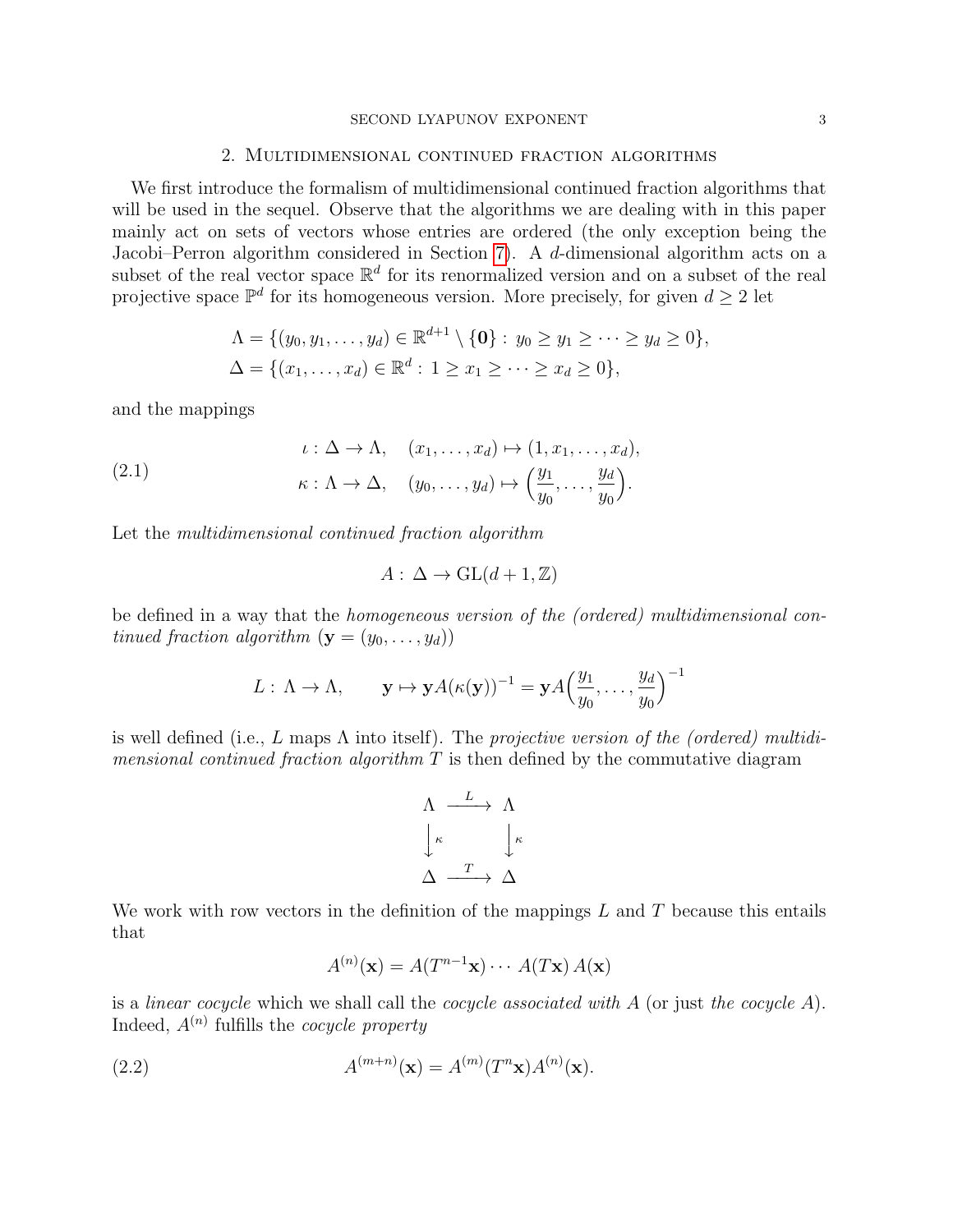This cocycle produces the  $d+1$  sequences of rational convergents that are aimed to converge to x. Indeed, writing

<span id="page-3-0"></span>(2.3) 
$$
A^{(n)}(\mathbf{x}) = \begin{pmatrix} q_0^{(n)} & p_{0,1}^{(n)} & \cdots & p_{0,d}^{(n)} \\ q_1^{(n)} & p_{1,1}^{(n)} & \cdots & p_{1,d}^{(n)} \\ \vdots & \vdots & \ddots & \vdots \\ q_d^{(n)} & p_{d,1}^{(n)} & \cdots & p_{d,d}^{(n)} \end{pmatrix}
$$

and  ${\bf p}_{i}^{(n)}=(p_{i,1}^{(n)}$  $i_{i,1}^{(n)}, \ldots, p_{i,d}^{(n)}$ , we consider the convergence of  $\lim_{n\to\infty} \mathbf{p}_i^{(n)}$  $\binom{n}{i}$  / $q_i^{(n)}$  to **x**,  $0 \le i \le d$ . The convergence is said to be *weak* if  $\lim_{n\to\infty} \mathbf{p}_i^{(n)}$  $i^{(n)}/q_i^{(n)} = \mathbf{x}$  for all i with  $0 \le i \le d$ , and strong if  $\lim_{n\to\infty} |\mathbf{p}_i^{(n)} - q_i^{(n)}\mathbf{x}| = 0$  for all  $0 \le i \le d$ .

Since we focus on the action of the matrices produced by the algorithm on the orthogonal space  $\iota(\mathbf{x})^{\perp}$  of  $\iota(\mathbf{x})$ , we use left-multiplication for the description of the linear action in order to simplify notation and to avoid the use of the transpose.

Throughout this paper we suppose that a multidimensional continued fraction algorithm satisfies the following conditions which go back to Lagarias [\[Lag93\]](#page-23-5). Similar to [\[FS19\]](#page-22-3) we just explain them briefly and refer to Lagarias' paper for details.

- **(H1) Ergodicity:** The map T admits an ergodic invariant probability measure  $\mu$ that is absolutely continuous with respect to Lebesgue measure on  $\Delta$ .
- (H2) Covering Property: The map  $T$  is piecewise continuous with non-vanishing Jacobian almost everywhere.
- (H3) Semi-weak convergence: This is a mixing condition for  $T$  which implies weak convergence. If T admits a Markov partition it can be checked by making sure that the cylinders of the Markov partition decrease geometrically. For some examples this is worked out in [\[Lag93\]](#page-23-5). See [\[FS19\]](#page-22-3) for a sufficient condition expressed in terms of the existence of a special acceleration providing a simplex on which the induced algorithm is uniformly expanding.
- (H4) Boundedness: This is log-integrability of the cocycle A, i.e., finiteness of the expectation of  $\log(\max(\|A\|, 1))$ . This is necessary in order to apply the Oseledets Theorem.
- (H5) Partial quotient mixing: This condition says that the expectation of the number *n* for which  $A^{(n)}(\mathbf{x})$  becomes a strictly positive matrix is finite.

Throughout the paper the Lyapunov exponents of the cocycle A are denoted as

$$
\lambda_1(A) \geq \lambda_2(A) \geq \cdots \geq \lambda_{d+1}(A).
$$

Our motivation for studying the second Lyapunov exponent is due to the fact that it is related to the uniform approximation exponent, a quantity that estimates the rate of convergence of a continued fraction algorithm. We recall the definition of this object; see also [\[Sch00,](#page-23-6) Definition 38] or [\[Lag93,](#page-23-5) Section 1].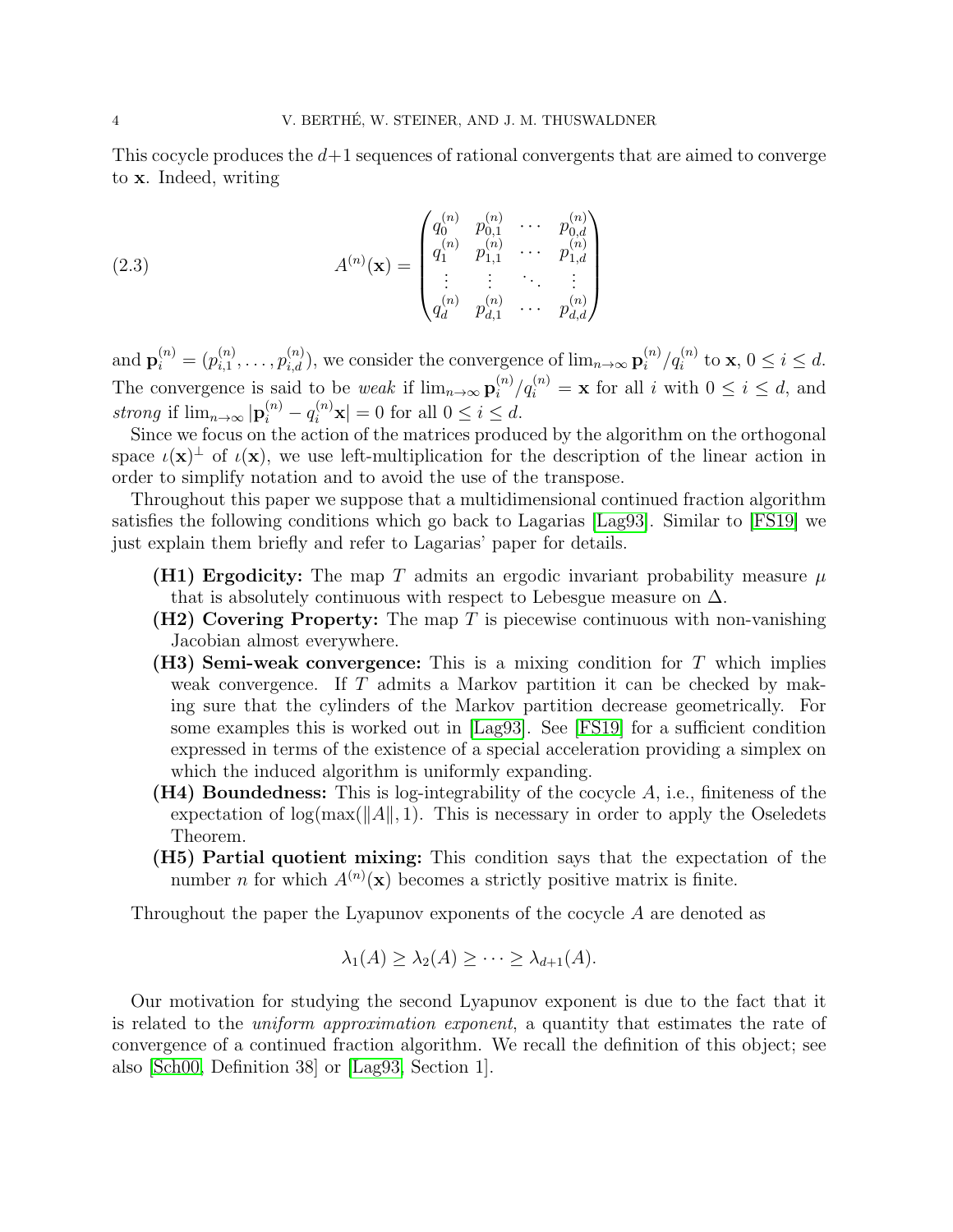Let A be a multidimensional continued fraction algorithm with cocycle  $A^{(n)}$  given as in [\(2.3\)](#page-3-0). For  $\mathbf{x} \in \Delta$  and  $i \in \{0, ..., d\}$  set (for an arbitrary norm  $\|\cdot\|$  in  $\mathbb{R}^d$ )

$$
\eta_A^*(\mathbf{x}, i) = \sup \left\{ \delta > 0 \; : \; \exists \, n_0 = n_0(\mathbf{x}, i, \delta) \in \mathbb{N} \text{ s. t. } \forall \, n \ge n_0, \; \left\| \mathbf{x} - \frac{\mathbf{p}_i^{(n)}}{q_i^{(n)}} \right\| < (q_i^{(n)})^{-\delta} \right\}.
$$

Then

$$
\eta^*_A(\mathbf{x}) = \min_{0 \leq i \leq d} \eta^*_A(\mathbf{x}, i)
$$

is called the *uniform approximation exponent* for  $\bf{x}$  using the algorithm  $\bf{A}$ .

The following result links the second Lyapunov exponent with the uniform approximation exponent; see [\[HK00,](#page-22-10) Theorem 1] for a variant of this result and [\[Bal92a,](#page-22-4) Proposition 4].

<span id="page-4-1"></span>**Proposition 2.1** ([\[Lag93,](#page-23-5) Theorem 4.1]). Let  $\eta_A^*$  be the uniform approximation exponent of a d-dimensional multidimensional continued fraction algorithm A satisfying conditions (H1) to (H5). We have  $\lambda_1(A) > \lambda_2(A)$  and

$$
\eta_A^*(\mathbf{x}) = 1 - \frac{\lambda_2(A)}{\lambda_1(A)}
$$

holds for almost all  $\mathbf{x} \in \Delta$ . In particular, if  $\lambda_2(A) < 0$  then A is a.e. strongly convergent.

We wish to show that  $\lambda_2(A) < 0$  for various classical multidimensional continued fraction algorithms A. To apply Proposition [2.1](#page-4-1) we need to make sure that these algorithms satisfy conditions (H1) to (H5). As we will see in the subsequent sections, these conditions are known to hold for most of the algorithms we discuss (and will be treated for the remaining ones in a forthcoming paper).

#### 3. The second Lyapunov exponent

<span id="page-4-0"></span>The action of a continued fraction algorithm is given by a matrix A acting by leftmultiplication on some direction. To understand the quality of approximation, it is useful to work on the orthogonal of this direction. The action on the orthogonal is then given by the matrix A acting by right-multiplication. We are thus interested in the action of the matrix A and of the associated cocyle on a restricted hyperplane. By choosing a suitable basis of this hyperplane, the action of the algorithm is then described as a matrix that involves the usual differences that have the form  $q_nx - p_n$  in the one-dimensional case, where  $p_n/q_n$  are the convergents of x.

In order to give estimates of the second Lyapunov exponent of a multidimensional continued fraction algorithm we follow the ideas of Hardcastle and Khanin [\[Har02,](#page-22-8) [HK02\]](#page-22-9) who built on the work of Lagarias [\[Lag93\]](#page-23-5).

Since T is ergodic by  $(H1)$ , the Lyapunov exponents of A are the same for almost all  $\mathbf{x} \in \Delta$  w.r.t. the invariant measure of T. Under the conditions of Proposition [2.1,](#page-4-1) the Oseledets Theorem gives, for generic  $\mathbf{x} \in \Delta$ ,

$$
\lim_{n \to \infty} \frac{1}{n} \log ||A^{(n)}(\mathbf{x}) \mathbf{v}|| \le \lambda_2(A) \text{ if and only if } \mathbf{v} \in \iota(\mathbf{x})^{\perp},
$$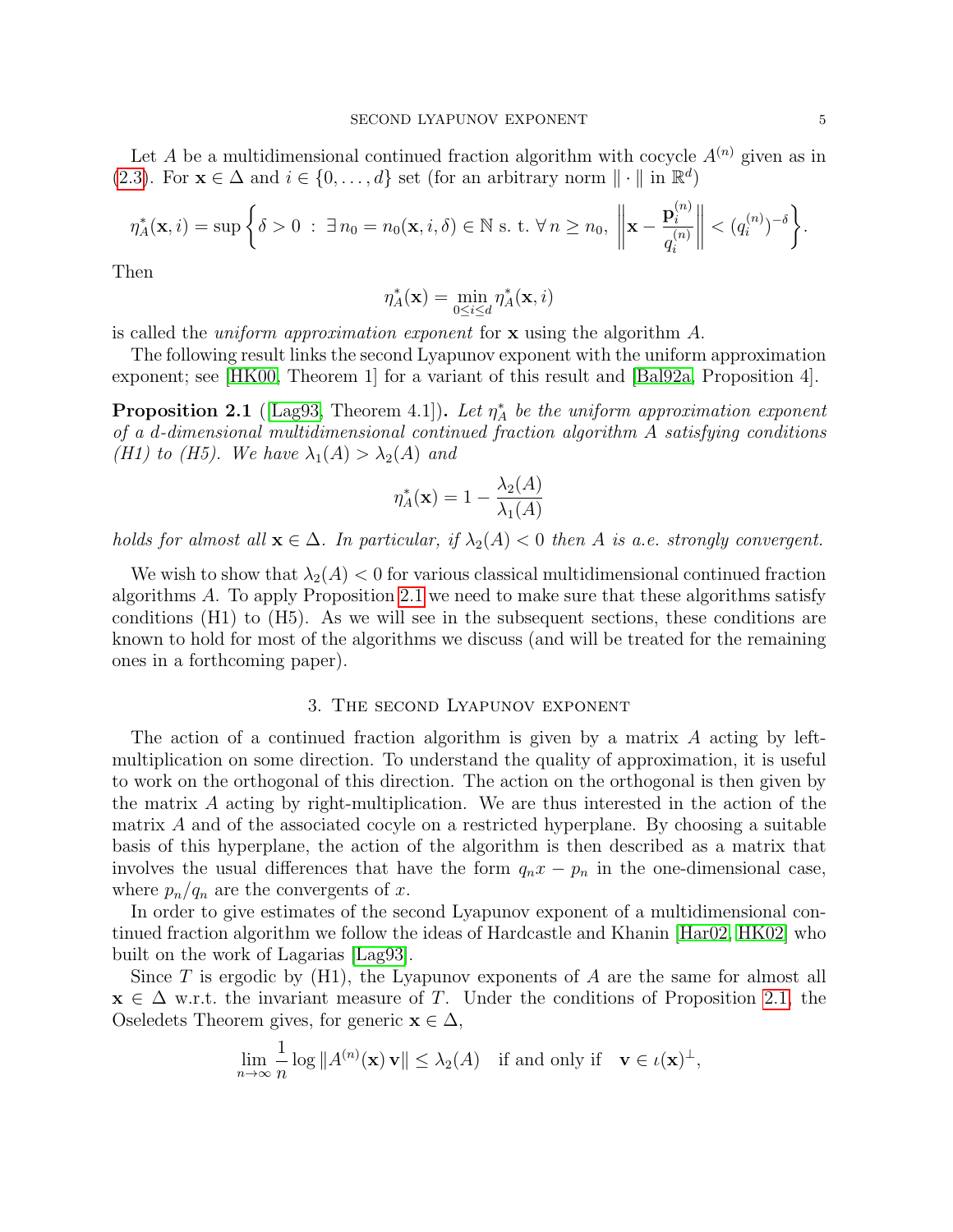where  $y^{\perp} = \{v \in \mathbb{R}^{d+1} : yv = 0\}$ ; see [\[Lag93,](#page-23-5) Theorem 4.1] for more details. Note that  $A^{(n)}(\mathbf{x}) \iota(\mathbf{x})^{\perp} = \iota(T^{n}\mathbf{x})^{\perp}$ . Using the notation in [\(2.3\)](#page-3-0), the matrix  $D^{(n)}(\mathbf{x})$  defined by

<span id="page-5-3"></span>(3.1) 
$$
D^{(n)}(x_1, x_2, \dots, x_d) = \begin{pmatrix} p_{1,1}^{(n)} - q_1^{(n)} x_1 & \cdots & p_{1,d}^{(n)} - q_1^{(n)} x_d \\ \vdots & \ddots & \vdots \\ p_{d,1}^{(n)} - q_d^{(n)} x_1 & \cdots & p_{d,d}^{(n)} - q_d^{(n)} x_d \end{pmatrix}
$$

is a cocycle of T [\[HK02,](#page-22-9) Proposition 4.1] satisfying  $\lambda_2(A) = \lambda_1(D)$  [HK02, Lemma 3.1]. For the sake of self-containedness, we prove the cocycle property here (see [\(2.2\)](#page-2-1)) and the equality of the Lyapunov exponents in Remark [4.5](#page-8-1) below. We have

(3.2) 
$$
D^{(n)}(\mathbf{x}) = \Pi A^{(n)}(\mathbf{x}) H(\mathbf{x}),
$$

with

<span id="page-5-0"></span>
$$
\Pi = \begin{pmatrix} 0 & 1 & 0 & \cdots & 0 \\ \vdots & \ddots & \ddots & \ddots & \vdots \\ \vdots & & \ddots & 1 & 0 \\ 0 & \cdots & \cdots & 0 & 1 \end{pmatrix}, \quad H(x_1, x_2, \ldots, x_d) = \begin{pmatrix} -x_1 & -x_2 & \cdots & -x_d \\ 1 & 0 & \cdots & 0 \\ 0 & 1 & \ddots & \vdots \\ \vdots & & \ddots & \ddots & 0 \\ 0 & \cdots & 0 & 1 \end{pmatrix}.
$$

and we also have that

(3.3) 
$$
H(T^{n} \mathbf{x}) \Pi A^{(n)}(\mathbf{x}) H(\mathbf{x}) = A^{(n)}(\mathbf{x}) H(\mathbf{x}).
$$

Indeed, the matrix  $I_{d+1} - H(T^n \mathbf{x}) \Pi$  is zero except for the first row, which is  $\iota(T^n \mathbf{x})$ , and we have  $\iota(T^{n} \mathbf{x})A^{(n)}(\mathbf{x})H(\mathbf{x}) = \iota(\mathbf{x})H(\mathbf{x}) = \mathbf{0}$ . Using [\(3.2\)](#page-5-0), [\(3.3\)](#page-5-1), and [\(2.2\)](#page-2-1) we obtain that

<span id="page-5-2"></span><span id="page-5-1"></span>
$$
D^{(m)}(T^n\mathbf{x})D^{(n)}(\mathbf{x}) = \Pi A^{(m)}(T^n\mathbf{x})A^{(n)}(\mathbf{x})H(\mathbf{x}) = D^{(m+n)}(\mathbf{x}),
$$

thus  $D^{(n)}(\mathbf{x})$  is a cocycle of T.

Therefore, it suffices to estimate the first Lyapunov exponent of the cocycle  $D^{(n)}(\mathbf{x})$ . This is convenient because it is usually easier to obtain estimates for the first Lyapunov exponent of a cocycle than for the second one. As observed by Hardcastle and Khanin [\[Har02,](#page-22-8) [HK02\]](#page-22-9), the Subadditive Ergodic Theorem yields that

(3.4) 
$$
\lambda_2(A) = \lambda_1(D) = \inf_{n \in \mathbb{N}} \frac{1}{n} \int_{\Delta} \log \| D^{(n)}(\mathbf{x}) \| d\mu(\mathbf{x})
$$

for any matrix norm, see [\[HK02,](#page-22-9) Lemma 3.3]. We note that the matrices  $D^{(n)}(\mathbf{x})$  were first studied by Fujita, Ito, Keane, and Ohtsuki [\[FIKO96,](#page-22-11) [IKO93\]](#page-22-12). Observe also that strong convergence at a point **x** is equivalent to  $\lim_{n\to\infty} ||D^{(n)}(\mathbf{x})|| = 0$ . Indeed,  $\lim_{n\to\infty} ||D^{(n)}(\mathbf{x})|| = 0$ means that  $\lim_{n\to\infty} |p_{i,j}^{(n)} - q_i^{(n)} x_j| = 0$  for  $i, j \ge 1$ , and we then use the orthogonality of the columns of  $A^{(n)}(\mathbf{x})H(\mathbf{x})$  to  $\iota(T^{n}\mathbf{x})$  to deduce that  $\lim_{n\to\infty}|p_{0,j}^{(n)}-q_0^{(n)}x_j|=0$  for  $j\geq 1$ .

There exist several methods for providing numerical estimates for the computation of the second Lyapunov exponent. The approach of [\[BN96\]](#page-22-7), which is inspired by [\[JPS87\]](#page-22-13), is based on the decomposition of matrices as a product of a unitary matrix Q and an upper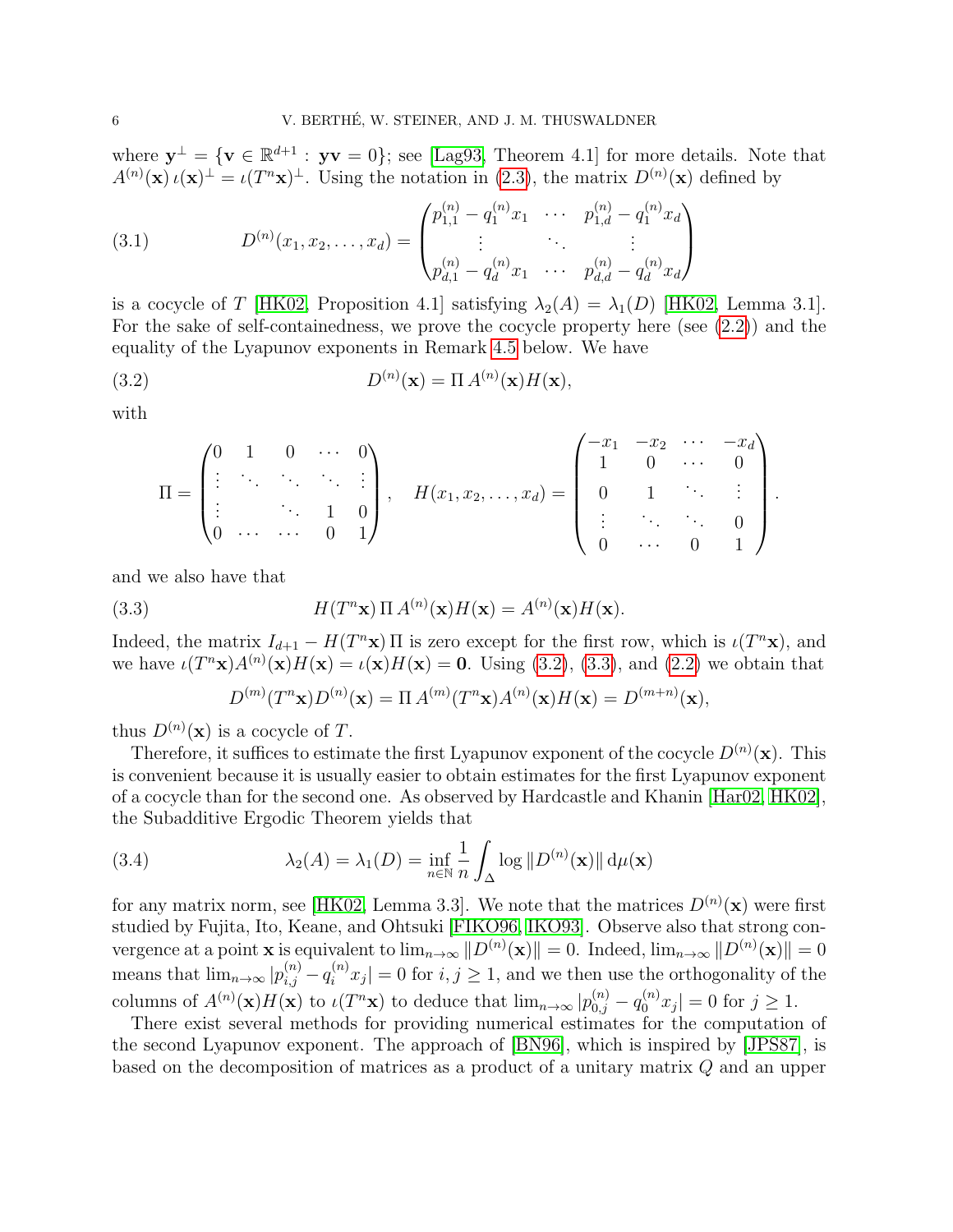triangular matrix R. For low dimensions d, we can also evaluate the integrals in  $(3.4)$  symbolically (using polylogarithms) with a computer algebra software such as Mathematica or use estimates for the measure  $\mu$  to show that  $\lambda_2(A) < 0$  for some continued fraction algorithms, in particular for the Selmer algorithm. Indeed, the densities of invariant measures have simple particular forms; see e.g.  $(5.1)$  below. For higher dimensions, these calculations take too much time and we can only make simulations of the behaviour of  $D^{(n)}(\mathbf{x})$  for randomly chosen points **x**. According to these simulations, it seems that we have  $\lambda_2(A) > 0$ for all known continued fraction algorithms when d gets large, contrary to conjectures of e.g. [\[Lag93,](#page-23-5) [Har02\]](#page-22-8).

## <span id="page-6-1"></span>4. On the Paley–Ursell inequality

<span id="page-6-0"></span>We recall that the notation  $f_n \ll g_n$  means that there exists  $C > 0$  such that  $f_n \leq Cg_n$ for all n. Let A be a multidimensional continued fraction algorithm and let  $D^{(n)}$  be as in [\(3.1\)](#page-5-3). For certain algorithms A we have

(4.1) 
$$
||D^{(n)}(\mathbf{x})|| \ll 1 \text{ uniformly for all } \mathbf{x},
$$

which is a form of the *Paley–Ursell inequality*, going back to Paley and Ursell [\[PU30\]](#page-23-7). This inequality essentiall says that the second Lyapunov exponent of the algorithm is nonpositive. This inequality can be formulated in terms of an inequality for  $D^{(n)}$  as in  $(4.1)$ , or for the minors of size 2 of the matrices  $A^{(n)}$  (see Proposition [4.1](#page-6-2) below).

Recall that [\(4.1\)](#page-6-1) means that  $|p_{i,j}^{(n)} - q_i^{(n)}x_j| \ll 1$  for all  $i, j \in \{1, ..., d\}$  uniformly in **x**. Thus the Paley–Ursell inequality is a statement on the quality of the approximation of a sequence of convergents. In this section we discuss the relations between different forms of the Paley–Ursell inequality. In particular, we show that [\(4.1\)](#page-6-1) implies an inequality bounding the norm of the second exterior product of  $A^{(n)}$  in terms of the norm of  $A^{(n)}$ .

We will see in Section [5](#page-8-0) that [\(4.1\)](#page-6-1) holds for Selmer in dimension  $d = 2$ . It also holds for Brun in dimension  $d = 2$  and for Arnoux–Rauzy for arbitrary dimension  $d \geq 2$  according to Avila and Delecroix [\[AD15\]](#page-21-1) and Remark [4.4](#page-8-2) below. The original version in [\[PU30\]](#page-23-7) is proved for Jacobi–Perron in dimension  $d = 2$ . In the form we state it below, it is contained in Broise and Guivarc'h [\[BAG01\]](#page-22-14).

Contrary to the results we discussed in the previous section, the results of this section are true for all  $\mathbf{x} \in \Delta$  (except pathological cases when the algorithm terminates and is not defined). The price we have to pay for getting a result that is valid everywhere is that it is weaker than the metric results we expect to be true. Indeed, while Section [3](#page-4-0) is tailored to be the starting point for proving that  $\lambda_2(A) < 0$  almost everywhere, inequality [\(4.1\)](#page-6-1) implies that  $\lambda_2(A) \leq 0$  everywhere. Moreover, [\(4.1\)](#page-6-1) is true for each time n in an orbit and not only in the limit.

<span id="page-6-3"></span>In the following proposition  $\wedge^2$  denotes the second exterior product.

<span id="page-6-2"></span>Proposition 4.1. Consider a multidimensional continued fraction algorithm satisfying conditions (H1) to (H5). If  $||D^{(n)}(\mathbf{x})|| \ll 1$  holds uniformly in **x**, then

(4.2) 
$$
\|\wedge^2 A^{(n)}(\mathbf{x})\| \ll \|A^{(n)}(\mathbf{x})\|
$$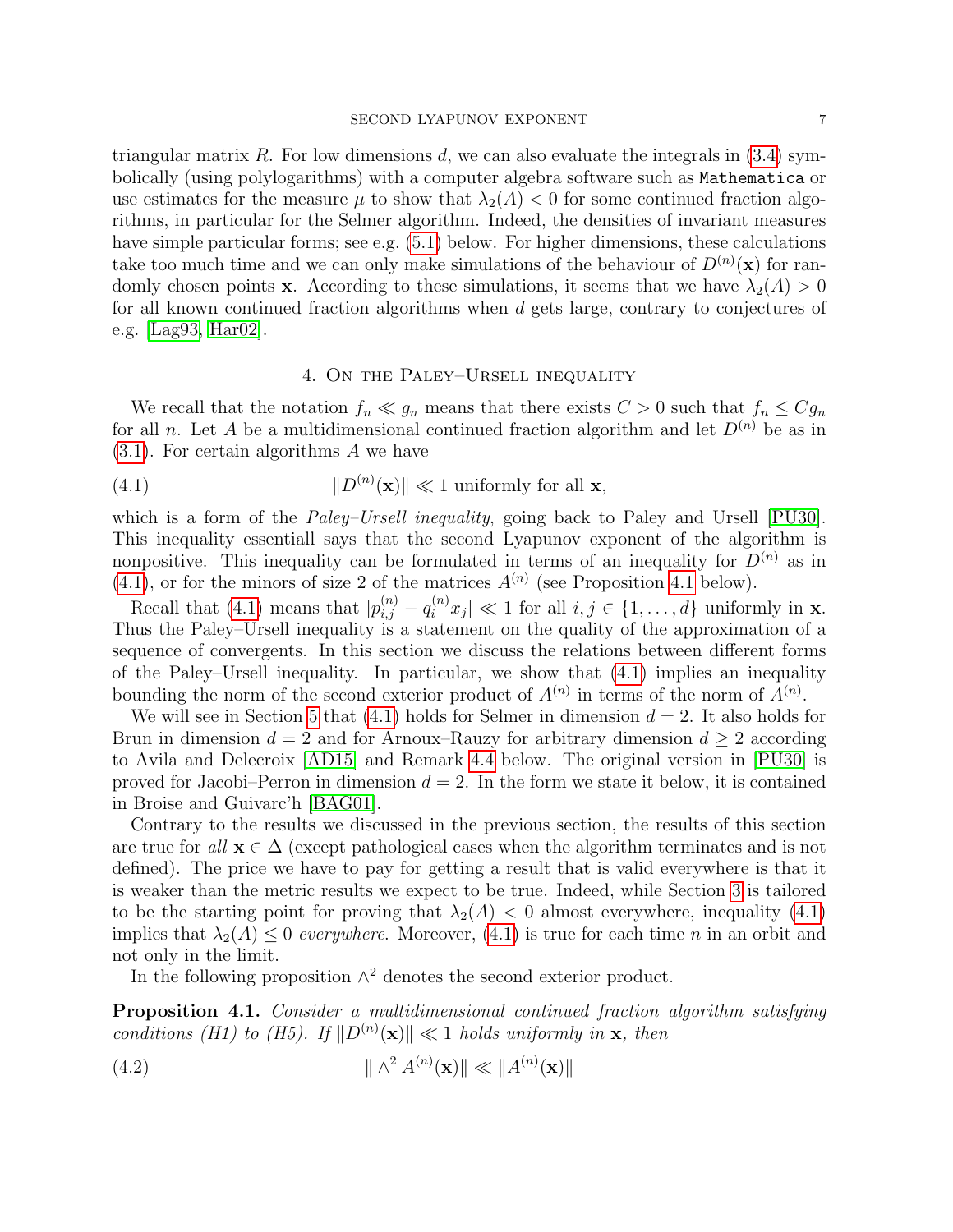holds uniformly in **x**.

This result implies that  $A^{(n)}(\mathbf{x})$  maps the unit sphere in  $\mathbb{R}^n$  to an ellipsoid whose second largest semi-axis  $\delta_2(A^{(n)}(\mathbf{x}))$  is uniformly bounded in  $\mathbf{x} \in \Delta$  and  $n \in \mathbb{N}$ . Moreover, since the elements of  $\wedge^2 A^{(n)}(\mathbf{x})$  are the 2 × 2 minors of  $A^{(n)}(\mathbf{x})$  this inequality shows that the  $2 \times 2$  minors of  $A^{(n)}(\mathbf{x})$  cannot be much larger than its elements.

To prove this result we need the following preparatory lemma. We write  $\delta_i(M)$  for the *i*-th largest singular value of a  $k \times k$  matrix  $M$   $(1 \leq i \leq k, k \in \mathbb{N})$ .

<span id="page-7-1"></span>Lemma 4.2. The inequality

$$
\delta_2(A^{(n)}(\mathbf{x})) \ll \delta_1(D^{(n)}(\mathbf{x}))
$$

holds uniformly for all  $\mathbf{x} \in \Delta$ .

*Proof.* Recall that  $D^{(n)}(\mathbf{x}) = \Pi A^{(n)}(\mathbf{x}) H(\mathbf{x})$ . In order to estimate the singular values of  $D^{(n)}(\mathbf{x})$ , we map the unit ball  $\mathbb{S}^{d-1}$  in  $\mathbb{R}^d$  step by step by the matrices  $H(\mathbf{x})$ ,  $A^{(n)}(\mathbf{x})$ , and Π, and keep track of the length of the semi-axes of the ellipsoids which are deformed. The ellipsoid  $H(\mathbf{x})\mathbb{S}^{d-1}$  is a subset of the hyperplane  $\iota(\mathbf{x})^{\perp}$  whose semi-axes  $\mathbf{a}_i^{(1)}$  $i^{(1)}$  satisfy 1  $\ll$  $\| \mathbf{a}^{(1)}_i$  $\|\hat{u}^{(1)}\| \ll 1 \ (1 \leq i \leq d)$ . By the definition of the singular values  $\delta_i(A^{(n)}(\mathbf{x}))$   $(1 \leq i \leq d+1)$ , this implies that the ellipse  $A^{(n)}(\mathbf{x})H(\mathbf{x})\mathbb{S}^{d-1} \subset \iota(T^n\mathbf{x})^{\perp}$  has semi-axes  $\mathbf{a}_i^{(2)}$  $i^{(2)}$  satisfying

(4.3) 
$$
\|\mathbf{a}_{i}^{(2)}\| \gg \delta_{i+1}(A^{(n)}(\mathbf{x})) \qquad (1 \leq i \leq d).
$$

It remains to apply the projection  $\Pi$ . Since  $\iota(T^n \mathbf{x}) = (1, y_1, \dots, y_d)$  with  $|y_i| \leq 1$  (1  $\leq$  $i \leq d$ , the angle between the hyperplanes  $\iota(T^n \mathbf{x})^{\perp}$  and  $(1,0,\ldots,0)^{\perp}$  of  $\mathbb{R}^{d+1}$  is greater than  $c > 0$  for some constant c not depending on n. Thus the projection  $\Pi$  shrinks each vector  $\mathbf{v} \in \iota(T^n \mathbf{x})^{\perp}$  by a factor which is greater than or equal to sinc. Thus, because  $A(\mathbf{x})H(\mathbf{x})\mathbb{S}^{d-1} \subset \iota(T^n\mathbf{x})^{\perp}$  we get from  $(4.3)$  that

<span id="page-7-0"></span>
$$
\delta_2(A^{(n)}(\mathbf{x})) \ll \delta_1(\Pi A^{(n)}(\mathbf{x})H(\mathbf{x})) = \delta_1(D^{(n)}(\mathbf{x})).
$$

We can now finish the proof of Proposition [4.1.](#page-6-2)

*Proof of Proposition [4.1.](#page-6-2)* Suppose that  $||D^{(n)}(\mathbf{x})|| \ll 1$  holds. Lemma [4.2](#page-7-1) implies that

$$
\|\wedge^2 A^{(n)}(\mathbf{x})\|_2 = \delta_1(\wedge^2 A^{(n)}(\mathbf{x})) = \delta_1(A^{(n)}(\mathbf{x}))\delta_2(A^{(n)}(\mathbf{x}))
$$
  

$$
\ll \delta_1(A^{(n)}(\mathbf{x}))\delta_1(D^{(n)}(\mathbf{x})) = \delta_1(A^{(n)}(\mathbf{x}))\|D^{(n)}(\mathbf{x})\|_2
$$
  

$$
\ll \|A^{(n)}(\mathbf{x})\|_2,
$$

where the implied constants do not depend on  $x$  and  $n$ . The estimate in [\(4.2\)](#page-6-3) follows from this by the equivalence of norms.

We note that the converse of Proposition [4.2](#page-6-3) is not true in general. In particular, to get the converse, assumptions on the sequence of matrices  $(A^{(n)}(\mathbf{x}))_n$  are needed in order to guarantee that all the quantities  $q_n^{(i)}$   $(0 \le i \le d)$  are roughly of the same size for each n (as is true for instance for the Jacobi–Perron algorithm, see [\[BAG01,](#page-22-14) Section 5.2]); see also Proposition [4.3](#page-8-3) below. More precisely, one says that the *balancedness condition* holds for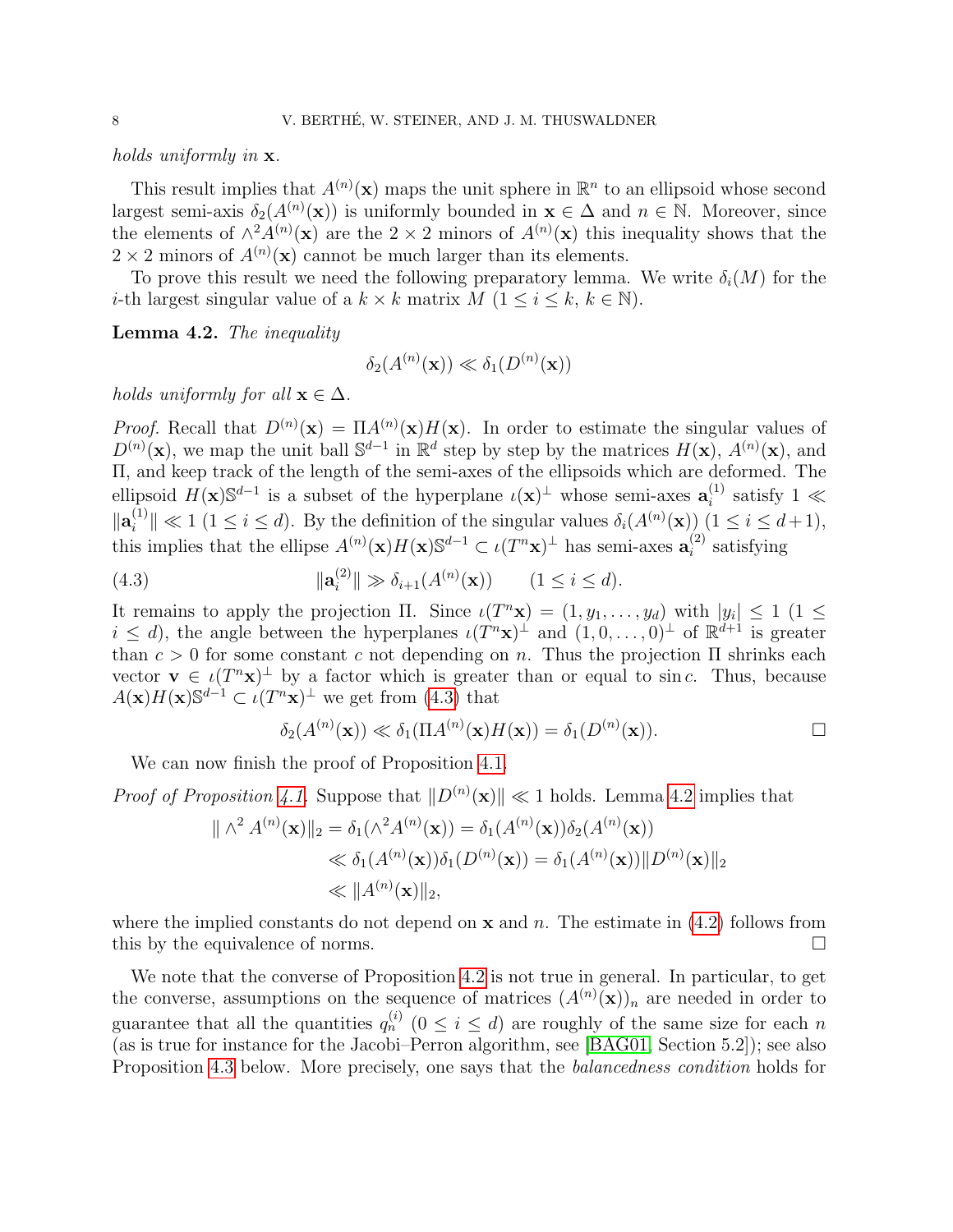the sequence  $(A^{(n)}(\mathbf{x}))_n$  if the (vector) norms of the lines of  $A^{(n)}(\mathbf{x})$  are comparable (up to multiplicative constants) with the (matrix) norm of  $A^{(n)}(\mathbf{x})$ , with these constants being uniform in  $n$ .

<span id="page-8-3"></span>**Proposition 4.3.** Assume that the balancedness condition hods for  $(A^{(n)}(\mathbf{x}))_n$ . Then

 $||D^{(n)}(\mathbf{x})|| ||A^{(n)}(\mathbf{x})|| \ll ||\wedge^2 A^{(n)}(\mathbf{x})||.$ 

*Proof.* By definition,  $\iota(\mathbf{x})$  is equal to  $\iota(T^{n}\mathbf{x})A^{(n)}(\mathbf{x})$  divided by its first coordinate. In other words, for  $1 \leq i \leq d$ ,

$$
x_i = \frac{p_{0,i}^{(n)} + p_{1,i}^{(n)} x_1^{(n)} + \dots + p_{d,i}^{(n)} x_d^{(n)}}{q_0^{(n)} + q_1^{(n)} x_1^{(n)} + \dots + q_d^{(n)} x_d^{(n)}}.
$$

Hence, for all  $1 \leq i, j \leq d$ , one has

$$
\left|x_i - \frac{p_{j,i}^{(n)}}{q_j^{(n)}}\right| = \frac{p_{0,i}^{(n)}q_j^{(n)} - q_0^{(n)}p_{j,i}^{(n)} + x_1^{(n)}(p_{1,i}^{(n)}q_j^{(n)} - q_1^{(n)}p_{j,i}^{(n)}) + \cdots + x_d^{(n)}(p_{d,i}^{(n)}q_j^{(n)} - q_d^{(n)}p_{j,i}^{(n)})}{(q_0^{(n)} + q_1^{(n)}x_1^{(n)} + \cdots + q_d^{(n)}x_d^{(n)})q_j^{(n)}},
$$

which implies together with the balancedness assumption that

$$
||D^{(n)}(\mathbf{x})|| \ll \frac{d ||\wedge^2 A^{(n)}(\mathbf{x})||}{(d+1) ||A^{(n)}||}.
$$

<span id="page-8-2"></span>*Remark* 4.4. A condition similar to  $(4.1)$  is used in Avila and Delecroix [\[AD15\]](#page-21-1), namely

 $||A^{(n)}|_{\iota(T^{n}x)^{\perp}}|| \ll 1$ 

uniformly in  $x$ . This implies  $(4.1)$  and, hence, by Proposition [4.1](#page-6-2) also  $(4.2)$ .

<span id="page-8-1"></span>Remark 4.5. For a multidimensional continued fraction algorithm satisfying conditions (H1) to (H5), we recover the fact that  $\lambda_1(D) = \lambda_2(A)$  from Propositions [4.1](#page-6-2) and [4.3,](#page-8-3) by using that the denominators  $q_i^{(n)}$  $i^{(n)}$  grow at the same exponential rate, as observed in [\[Lag93\]](#page-23-5).

### 5. Selmer algorithm

<span id="page-8-4"></span><span id="page-8-0"></span>5.1. Definition. In its (ordered) homogeneous form, Selmer's algorithm is defined by subtracting the smallest element of a vector from the largest one and reordering the elements in the resulting vector; see Selmer [\[Sel61\]](#page-23-8) or Schweiger [\[Sch00,](#page-23-6) Chapter 7]. Formally,

$$
T_S: \Delta \to \Delta, \quad T_S(x_1, \ldots, x_d) = \kappa(\text{ord}(1 - x_d, x_1, x_2, \ldots, x_d)),
$$

where  $\kappa$  is defined in [\(2.1\)](#page-2-2) and

$$
\text{ord} : \mathbb{R}^n \to \mathbb{R}^n
$$

orders the entries of its argument descendingly. Let

$$
A_S(\mathbf{x}) = \begin{cases} S_a & \text{if } \mathbf{x} \in \Delta_{S_a} := \{ (x_1, \dots, x_d) \in \Delta : 2x_d > 1 \}, \\ S_b & \text{if } \mathbf{x} \in \Delta_{S_b} := \{ (x_1, \dots, x_d) \in \Delta : 2x_d < 1 \le x_{d-1} + x_d \}, \end{cases}
$$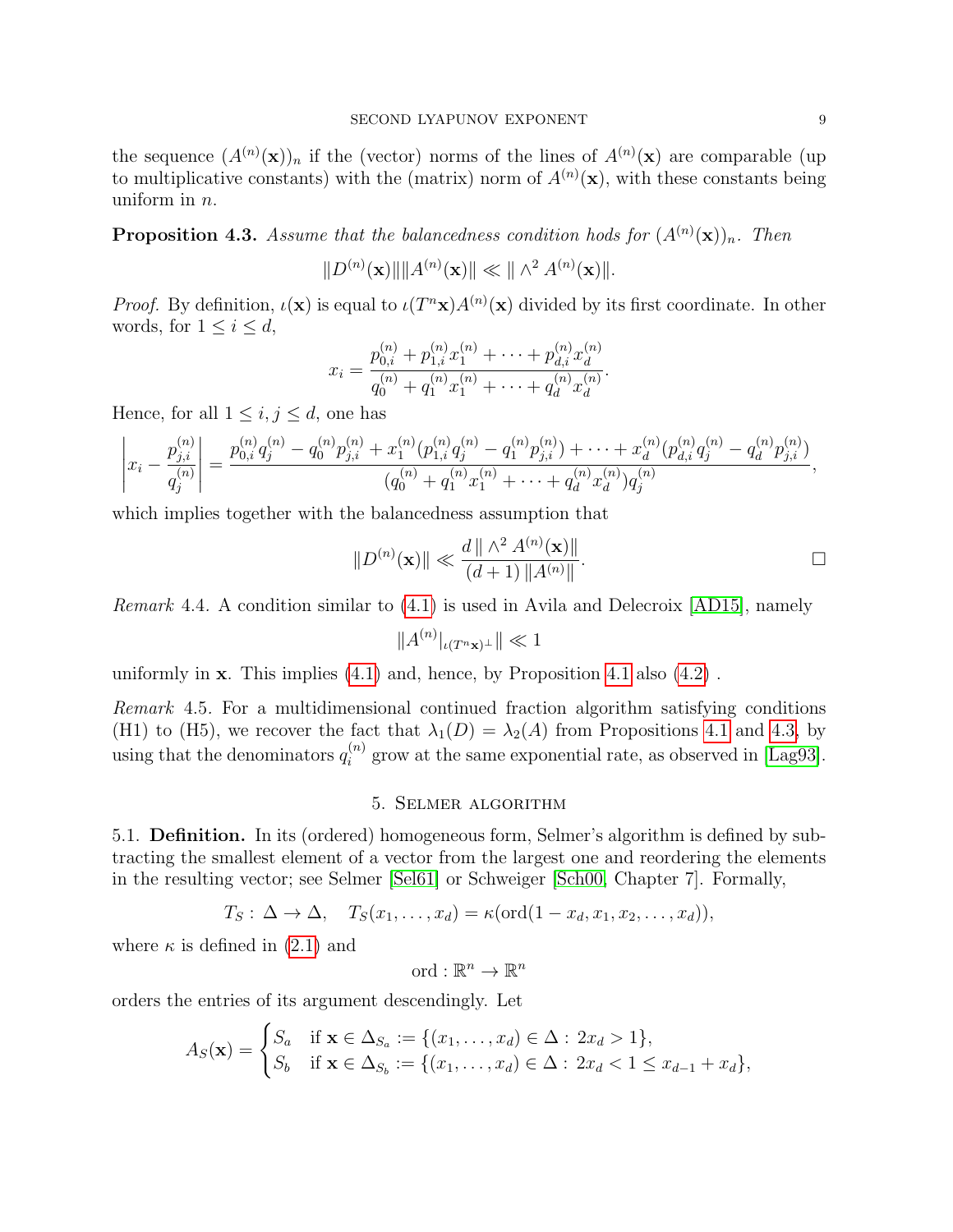with

$$
S_a = \begin{pmatrix} 0 & 1 & 0 & \cdots & 0 \\ \vdots & \ddots & \ddots & \ddots & \vdots \\ 0 & \cdots & 0 & 1 & 0 \\ 1 & 0 & \cdots & 0 & 1 \\ 1 & 0 & \cdots & 0 & 0 \end{pmatrix}, \qquad S_b = \begin{pmatrix} 0 & 1 & 0 & \cdots & 0 \\ \vdots & \ddots & \ddots & \ddots & \vdots \\ 0 & \cdots & 0 & 1 & 0 \\ 1 & 0 & \cdots & 0 & 0 \\ 1 & 0 & \cdots & 0 & 1 \end{pmatrix}
$$

.

Since for almost all  $\mathbf{x} \in \Delta$ , we have  $T_S^n \mathbf{x} \in \Delta_{S_a} \cup \Delta_{S_b}$  for all sufficiently large n (see [\[Sch00,](#page-23-6) Theorem 22]), it suffices to consider the absorbing set  $\Delta_{S_a} \cup \Delta_{S_b}$ . In all that follows, we do not care about the behaviour of  $T_S$  on the boundary of  $\Delta_{S_a}$  and  $\Delta_{S_b}$  because we are interested only in metric results. The invariant measure of  $T<sub>S</sub>$  is

<span id="page-9-0"></span>(5.1) 
$$
\mathrm{d}\mu_S = c \frac{\mathrm{d}x_1}{x_1} \frac{\mathrm{d}x_2}{x_2} \cdots \frac{\mathrm{d}x_d}{x_d}
$$

on  $\Delta_{S_a} \cup \Delta_{S_b}$ , with normalizing constant c such that  $\mu_S(\Delta_{S_a} \cup \Delta_{S_b}) = 1$ ; see [\[Sch00,](#page-23-6) Theorem 22]. As shown in [\[Lag93,](#page-23-5) Section 6], Selmer's algorithm satisfies the assumptions of Proposition [2.1](#page-4-1) (in particular, it satisfies the assumptions (H1) to (H5)).

Observe that a multiplicative version of Selmer's algorithm can also be considered; see e.g. [\[Kop12,](#page-22-15) [Sch04\]](#page-23-2). This algorithm is not an acceleration of the additive version. Moreover, it does not behave well in terms of convergence; see [\[Sch04,](#page-23-2) Section 2].

5.2. Second Lyapunov exponent,  $d = 2$ . As mentioned before, Nakaishi [\[Nak06\]](#page-23-3) gave an intricate proof of the fact that  $\lambda_2(A_S) < 0$  for  $d = 2$ ; see also [\[Sch01b\]](#page-23-1). We provide a very simple proof of this fact and, on top of this, we are able to bound  $\lambda_2(A_S)$  away from 0. The following result should be compared to Labbé [\[Lab15\]](#page-22-6), who conjectures on the basis of computer experiments that  $-0.07072$  is a good approximation to  $\lambda_2(A_S)$  (and to Table [1,](#page-13-0) where we confirm this value by our computer estimates).

<span id="page-9-1"></span>**Theorem 5.1.** For  $d = 2$ , the second Lyapunov exponent of the Selmer algorithm satisfies

$$
\lambda_2(A_S) < -0.052435991.
$$

In particular, for  $d = 2$  the Selmer algorithm is a.e. strongly convergent.

Proof. We have

$$
S_a^2 = \begin{pmatrix} 1 & 0 & 1 \\ 1 & 1 & 0 \\ 0 & 1 & 0 \end{pmatrix}, \ S_a S_b = \begin{pmatrix} 1 & 0 & 0 \\ 1 & 1 & 1 \\ 0 & 1 & 0 \end{pmatrix}, \ S_b S_a = \begin{pmatrix} 1 & 0 & 1 \\ 0 & 1 & 0 \\ 1 & 1 & 0 \end{pmatrix}, \ S_b^2 = \begin{pmatrix} 1 & 0 & 0 \\ 0 & 1 & 0 \\ 1 & 1 & 1 \end{pmatrix},
$$

and the corresponding matrices  $D_S^{(2)}$  $S^{(2)}(x_1, x_2)$  are

$$
\begin{pmatrix} 1-x_1 & -x_2 \ 1 & 0 \end{pmatrix}, \begin{pmatrix} 1-x_1 & 1-x_2 \ 1 & 0 \end{pmatrix}, \begin{pmatrix} 1 & 0 \ 1-x_1 & -x_2 \end{pmatrix}, \begin{pmatrix} 1 & 0 \ 1-x_1 & 1-x_2 \end{pmatrix}.
$$

Since  $x_1 + x_2 > 1 > x_1 > x_2 > 0$ , we have thus  $||D_S^{(2)}||$  $\mathcal{L}_S^{(2)}(\mathbf{x})\|_{\infty} = 1$  for all  $\mathbf{x} \in \Delta_{S_a} \cup \Delta_{S_b}$ . This already implies that  $\lambda_1(D_S) \leq 0$  by [\(3.4\)](#page-5-2).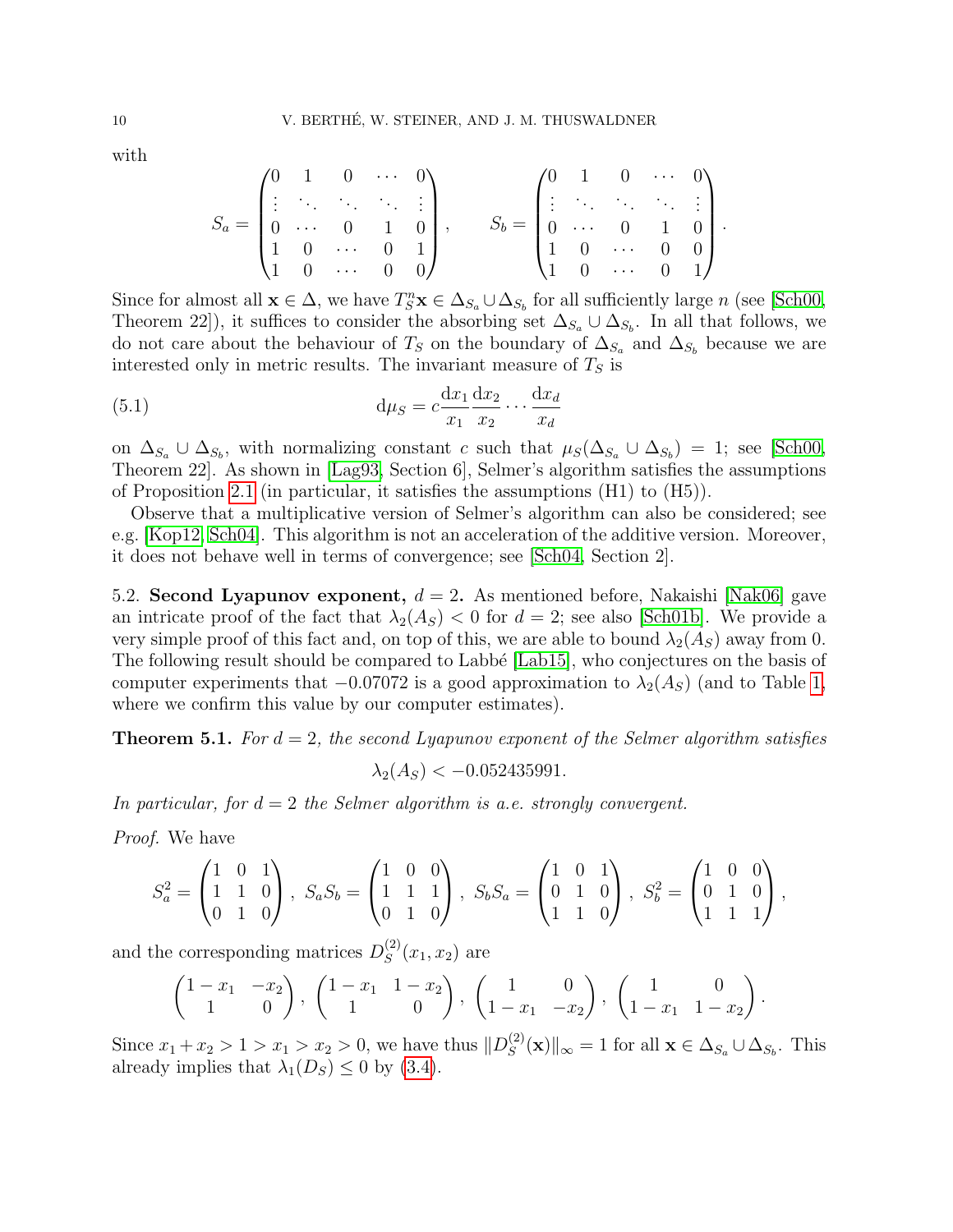Moreover, this implies that  $||D_S^{(4)}||$  $\|S_{S}^{(4)}(\mathbf{x})\|_{\infty} \leq 1$  for all  $\mathbf{x} \in \Delta_{S_a} \cup \Delta_{S_b}$ . We have

$$
(S_a S_b)^2 = \begin{pmatrix} 1 & 0 & 0 \\ 2 & 2 & 1 \\ 1 & 1 & 1 \end{pmatrix}, \text{ thus } D_S^{(4)}(x_1, x_2) = \begin{pmatrix} 2 - 2x_1 & 1 - 2x_2 \\ 1 - x_1 & 1 - x_2 \end{pmatrix}
$$

for  $(x_1, x_2) \in \Delta_{S_b} \cap T_S^{-1} \Delta_{S_a} \cap T_S^{-2} \Delta_{S_b} \cap T_S^{-3} \Delta_{S_a}$ , i.e.,  $(x_1, x_2)$  in the triangle with corners  $(3/4, 1/2), (3/5, 2/5), (2/3, 1/3)$ . We have thus

<span id="page-10-3"></span>
$$
||D_S^{(4)}(3/4-\varepsilon, 1/2-\varepsilon)||_{\infty} = 3/4 + 2\varepsilon,
$$

hence,  $\lambda_1(D_S) \leq \frac{1}{4}$  $\frac{1}{4} \int_{\Delta} \log \| D_S^{(4)}$  $S^{(4)}(x)\Vert_{\infty}d\mu_S(x) < 0.$ 

To get better upper bounds for  $\lambda_1(D_S)$ , note that  $A_S^{(n)}$  $S^{(n)}(x) = M \in \{S_a, S_b\}^n$  for all x in the triangle

(5.2) 
$$
\Delta_M = \{ \mathbf{x} \in \Delta : \, \iota(\mathbf{x}) \in \mathbb{R} \, \iota(\Delta_{S_a} \cup \Delta_{S_b}) \, M \}.
$$

We have thus

<span id="page-10-1"></span>(5.3) 
$$
\lambda_1(D_S) \leq \frac{1}{n} \sum_{M \in \{S_a, S_b\}^n} \mu_S(\Delta_M) \max_{\mathbf{x} \in \Delta_M} \log \|D_S^{(n)}(\mathbf{x})\|_{\infty}
$$

for all  $n \geq 1$ . The measure of  $\Delta_M$  can be calculated using dilogarithms; here we only need to bound it by

<span id="page-10-0"></span>(5.4) 
$$
\mu_S(\Delta_M) \ge \frac{12}{\pi^2} \min_{\mathbf{x} \in \Delta_M} \frac{1}{x_1 x_2} \text{Leb}(\Delta_M) \ge \frac{12}{\pi^2} \min_{\mathbf{x} \in \Delta_M} \frac{1}{x_1} \min_{\mathbf{x} \in \Delta_M} \frac{1}{x_2} \text{Leb}(\Delta_M);
$$

note that  $c = 12/\pi^2$  in the definition of  $\mu_S$  for  $d = 2$ . Since  $\log |D_S^{(2n)}|$  $S^{(2n)}(\mathbf{x})\|_{\infty} \leq 0$  for all  $\mathbf{x} \in \Delta_{S_a} \cup \Delta_{S_b}$ , we obtain, by using [\(5.4\)](#page-10-0) to estimate  $\mu_S(\Delta_M)$  in [\(5.3\)](#page-10-1) and taking even powers of matrices, that

<span id="page-10-2"></span>
$$
(5.5) \qquad \lambda_1(D_S) \le \frac{6}{\pi^2 n} \sum_{M \in \{S_a, S_b\}^{2n}} \min_{\mathbf{x} \in \Delta_M} \frac{1}{x_1} \min_{\mathbf{x} \in \Delta_M} \frac{1}{x_2} \text{Leb}(\Delta_M) \max_{\mathbf{x} \in \Delta_M} \log \|D_S^{(2n)}(\mathbf{x})\|_{\infty}.
$$

As noted in [\[HK02,](#page-22-9) Lemma 4.5], the function  $\mathbf{x} \mapsto ||D_{S}^{(2n)}||$  $\mathcal{L}_S^{(2n)}(\mathbf{x})\|_{\infty}$  is convex on  $\Delta_M$ , hence, the maximum  $\max_{\mathbf{x} \in \Delta_M} \log ||D_S^{(2n)}||$  $\mathcal{L}_{S}^{(2n)}(\mathbf{x})\|_{\infty}$  is attained in one of the corners of  $\Delta_M$ . This makes [\(5.5\)](#page-10-2) amenable for estimating  $\lambda_1(D_S)$  with help of computer calculations. Indeed, taking  $n = 25$  in [\(5.5\)](#page-10-2) we gain  $\lambda_2(A_S) = \lambda_1(D_S) < -0.052435991$ . We refer to the appendix for details on how we handle the numerical issues of this computer calculation.  $\Box$ 

In view of Proposition [4.1](#page-6-2) we can formulate a result that is true uniformly for all  $\mathbf{x} \in \Delta$ .

**Proposition 5.2.** For the Selmer algorithm with  $d = 2$  there exists  $C > 0$  such that for all **x** and all  $i, j \in \{1, ..., d\}$  we have  $|p_{i,j}^{(n)} - q_i^{(n)}x_j| \leq C$ . Moreover, the inequality

$$
\|\wedge^2 A^{(n)}(\mathbf{x})\| \ll \|A^{(n)}(\mathbf{x})\|
$$

holds. Here the implied constant does not depend on  $\mathbf x$  and  $n \in \mathbb N$ .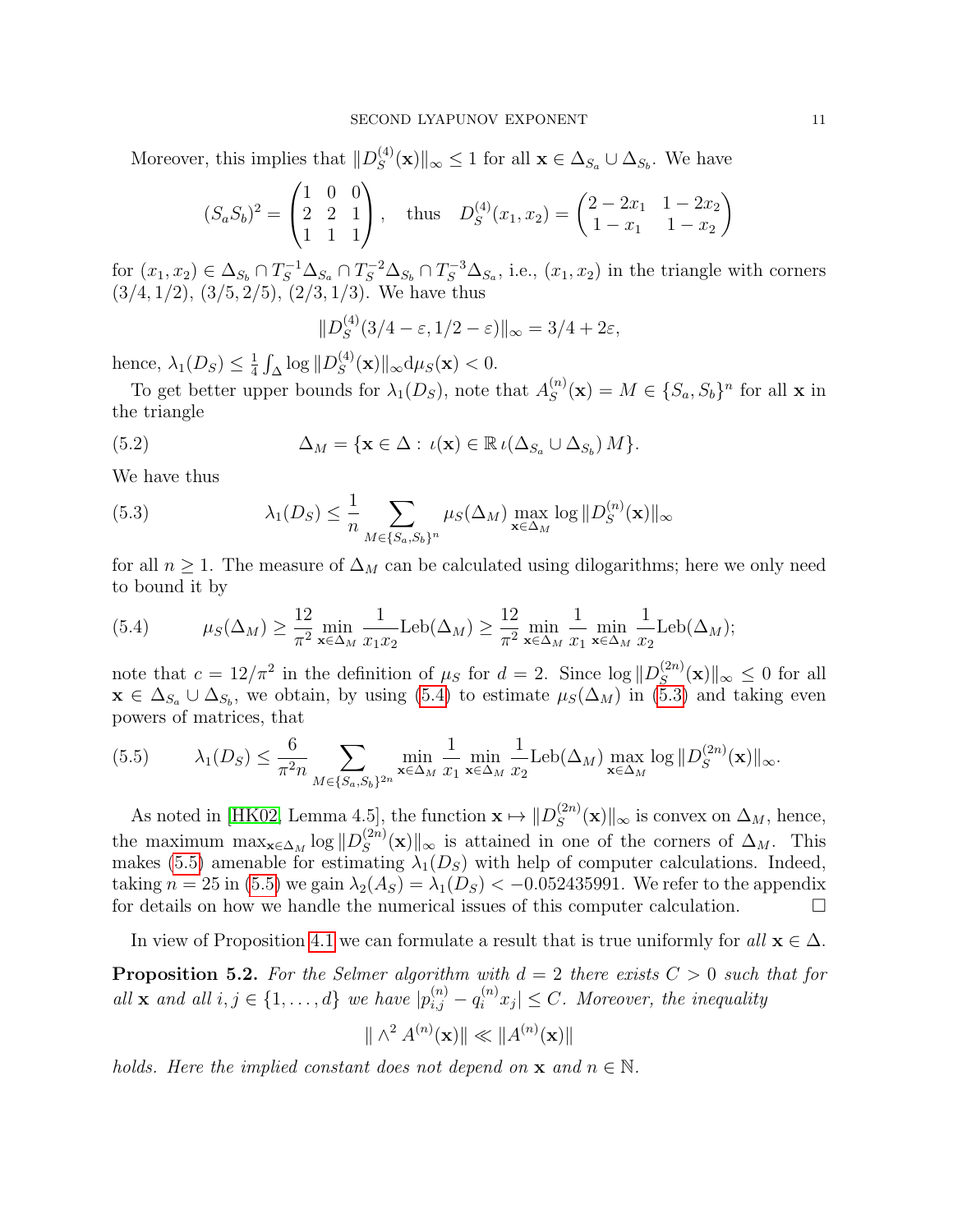*Proof.* In the proof of Theorem [5.1](#page-9-1) we showed that  $||D^{(2n)}(\mathbf{x})|| \leq 1$ . By submultiplicativity this implies that  $||D^{(n)}(\mathbf{x})|| \ll 1$  holds uniformly for all  $\mathbf{x} \in \Delta$  and all  $n \in \mathbb{N}$ . The result thus follows from Proposition [4.1.](#page-6-2)

Avila and Delecroix [\[AD15\]](#page-21-1) proved that primitive Brun matrices for  $d = 2$  and primitive Arnoux–Rauzy matrices with  $d \geq 2$  are Pisot, i.e., all eigenvalues except the Perron– Frobenius eigenvalue have absolute value less than 1. We prove the analogous result for Selmer with  $d = 2$ .

**Theorem 5.3.** Let  $d = 2$  and  $M \in \{S_a, S_b\}^n$  for some  $n \ge 1$ . The following are equivalent.

- (1)  $M$  is a primitive matrix.
- (2) M is a Pisot matrix.
- (3)  $M^2 \notin \{S_a S_b, S_b^2\}^n \cup \{S_b S_a, S_b^2\}^n$ .

*Proof.* Let first  $M \in \{S_a, S_b\}^n$  be a primitive matrix. By taking a suitable power of M if necessary, we may assume w.l.o.g. that M is a positive matrix. Let  $\mathbf{v} \in \Lambda$  be the left eigenvalue of M corresponding to the Perron–Frobenius eigenvalue and set  $(v_1, v_2) = \kappa(\mathbf{v})$ . Then from [\(3.2\)](#page-5-0) (cf. [\[HK02,](#page-22-9) Section 3]) we easily derive that, up to a change of basis,  $D^{(2n)}(v_1, v_2)$  is the restriction of  $M^2$  to  $\mathbf{v}^{\perp}$ . We gain from the proof of Theorem [5.1](#page-9-1) that

<span id="page-11-1"></span>(5.6) 
$$
||D^{(2n)}(x_1, x_2)||_{\infty} \le 1 \quad \text{for each } (x_1, x_2) \in \Delta_{M^2}.
$$

Since  $\|\cdot\|_{\infty}$  is a consistent matrix norm this implies that each eigenvalue of M, except its Perron–Frobenius eigenvalue, has modulus less than or equal to 1.

Suppose that M and, hence,  $M^2 = (m_{i,j})_{0 \le i,j \le 2}$  has an eigenvalue of modulus 1. Then, by the compatibility of the norm, we have  $||D^{(2n)}(v_1, v_2)||_{\infty} = 1$ . By [\(3.1\)](#page-5-3) we have

<span id="page-11-0"></span>
$$
(5.7) \tD^{(2n)}(x_1, x_2) = \begin{pmatrix} m_{1,1} - m_{1,0}x_1 & m_{1,2} - m_{1,0}x_2 \\ m_{2,1} - m_{2,0}x_1 & m_{2,2} - m_{2,0}x_2 \end{pmatrix} \text{ for each } (x_1, x_2) \in \Delta_{M^2}.
$$

Since M is positive, by the definition of  $\Delta_M$  in [\(5.2\)](#page-10-3) the point  $(v_1, v_2)$  is contained in the interior of  $\Delta_{M^2}$ ; indeed, a positive matrix maps each (closed) positive cone into its interior. Let  $U \subset \Delta_{M^2}$  be a neighborhood of  $(v_1, v_2)$ . Since  $||D^{(2n)}(v_1, v_2)||_{\infty} = 1$ , we see from [\(5.7\)](#page-11-0) and the definition of  $\|\cdot\|_{\infty}$  (noting that the entries  $m_{i,0}$  of  $M^2$  are nonzero for  $1 \leq i \leq 2$ ) that there is  $(x_1, x_2) \in U$  with  $||D^{(2n)}(x_1, x_2)||_{\infty} > 1$ , a contradiction to [\(5.6\)](#page-11-1). Thus, save for the Perron–Frobenius eigenvalue, each eigenvalue of  $M$  has modulus less than 1. Since  $M$  is regular, this entails that the characteristic polynomial of  $M$  is the minimal polynomial of a Pisot number, hence, M is a Pisot matrix.

Conversely, it is well known that Pisot matrices are primitive (see e.g. [\[Fog02,](#page-22-16) Theorem 1.2.9]), i.e., we have  $(1) \Leftrightarrow (2)$ .

If  $M^2 \in \{S_a S_b, S_b^2\}^n$ , then the first line of  $M^{2k}$  equals  $(1,0,0)$  for all  $k \ge 1$ , hence, M is not primitive (and 1 is an eigenvalue of  $M$ ). Similarly, for each product of the matrices  $S_b S_a$  and  $S_b^2$ , the second line equals  $(0, 1, 0)$ , hence M is not primitive if  $M^2 \in \{S_b S_a, S_b^2\}^n$ . Finally, when  $M^2 \notin \{S_a S_b, S_b^2\}^n \cup \{S_b S_a, S_b^2\}^n$ , then  $M^2$  contains a product of the form  $S_a S_b^{2k} S_a$  for some  $k \geq 0$ . Note that the diagonals of  $S_b^2$ ,  $(S_a S_b)^2$  and  $(S_b S_a)^2$  are positive, hence multiplying a nonnegative matrix by one of these matrices does not decrease any of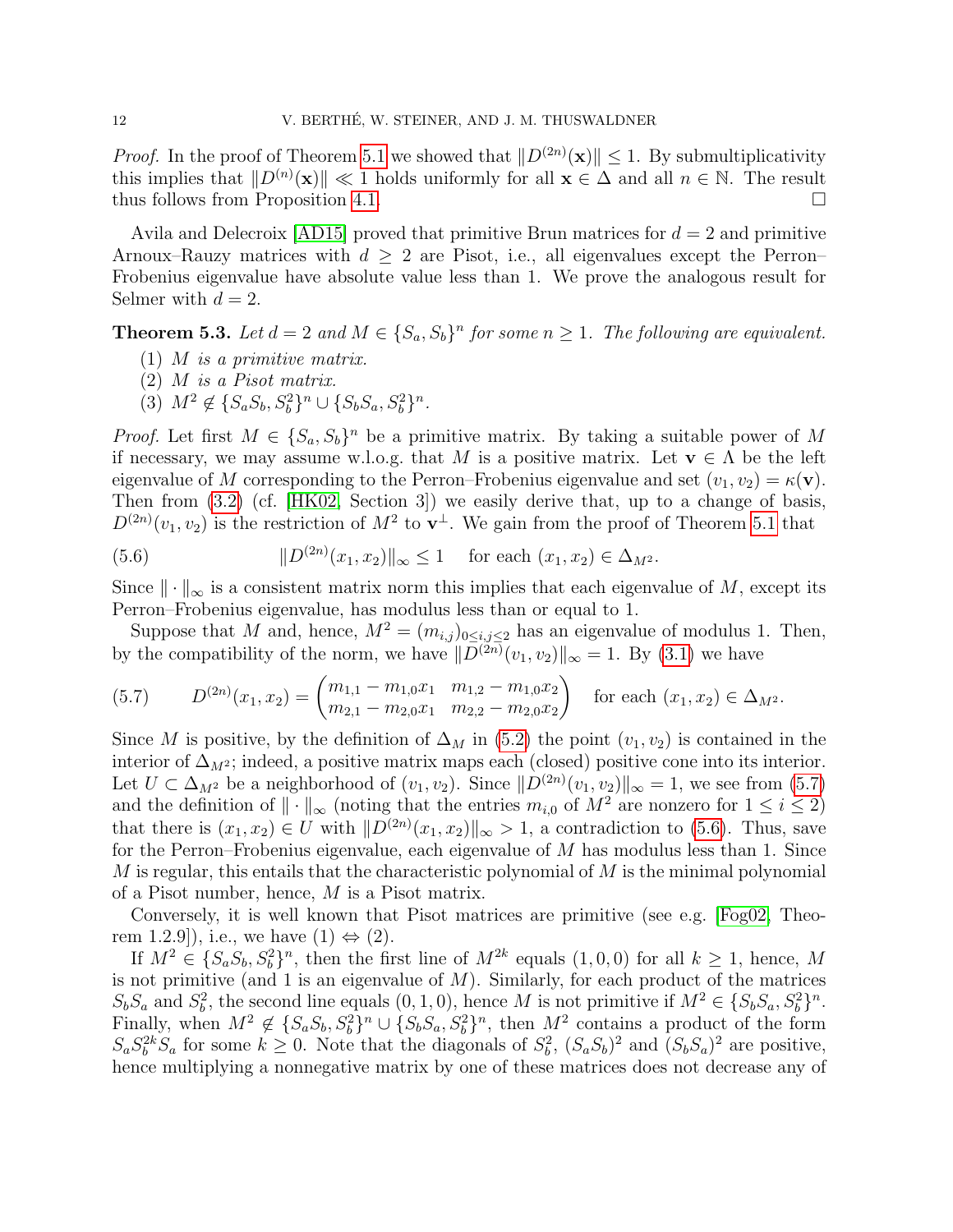its elements. Therefore, we find that  $M^5$  contains a factor that is at least as large as  $S_a^5$ ,  $S_a^4S_b$ ,  $S_a^3S_bS_a$  or  $(S_a^2S_b)^2$ , which are all positive matrices. This shows that M is primitive, thus  $(1) \Leftrightarrow (3)$ .

5.3. Second Lyapunov exponent,  $d = 3$ . In this case the situation is more intricate than for  $d = 2$ . Firstly,  $S_a$  has now a pair of complex eigenvalues outside the unit circle, hence,  $||D_S^{(n)}||$  $||S_{S}^{(n)}(\mathbf{x})|| \leq 1$  cannot hold for all  $\mathbf{x} \in \Delta_{S_a} \cup \Delta_{S_b}$ . Secondly, the conjectured value of  $\lambda_2(A_S)$  is approximately  $-0.02283$  (see Table [1\)](#page-13-0) and therefore much closer to zero than in the case  $d = 2$ . Nevertheless, we are able to establish the following convergence result.

<span id="page-12-0"></span>**Theorem 5.4.** For  $d = 3$ , the second Lyapunov exponent of the Selmer algorithm satisfies

$$
\lambda_2(A_S) < -0.000436459.
$$

In particular, for  $d = 3$  the Selmer algorithm is a.e. strongly convergent.

*Proof.* In the same way as in the proof of Theorem [5.1](#page-9-1) we derive the estimate

$$
\lambda_2(A_S) = \lambda_1(D_S) \le \frac{1}{52} \sum_{M \in \{S_a, S_b\}^{52}} \mu_S(\Delta_M) \max_{\mathbf{x} \in \Delta_M} \log \| D_S^{(52)}(\mathbf{x}) \|_{\infty}.
$$

However, since  $\max_{\mathbf{x} \in \Delta_M} \log ||D_S^{(52)}||$  $\mathcal{L}_S^{(52)}(\mathbf{x})\|_{\infty}$  can be positive as well as negative we have to split this sum accordingly. In particular, we write

$$
\lambda_1(D_S) \leq \frac{1}{52} \bigg( \mu_S(\Delta_{S_b^{52}}) \max_{\mathbf{x} \in \Delta_{S_b^{52}}} \log \|D_S^{(52)}(\mathbf{x})\|_{\infty} + \sum^+ \mu_S(\Delta_M) \max_{\mathbf{x} \in \Delta_M} \log \|D_S^{(52)}(\mathbf{x})\|_{\infty} + \sum^+ \mu_S(\Delta_M) \max_{\mathbf{x} \in \Delta_M} \log \|D_S^{(52)}(\mathbf{x})\|_{\infty} \bigg).
$$

Here  $\sum^+$  ranges over all  $M \in \{S_a, S_b\}^{52} \setminus \{S_b^{52}\}\$  satisfying  $\max_{\mathbf{x} \in \Delta_M} \log ||D_S^{(52)}||$  $\int_{S}^{(52)}(\mathbf{x})\Vert_{\infty}\geq 0$ and  $\sum^-$  ranges over all  $M \in \{S_a, S_b\}^{52} \setminus \{S_b^{52}\}\$  satisfying  $\max_{\mathbf{x} \in \Delta_M} \log ||D_S^{(52)}||$  $S^{(52)}(x)\|_{\infty} < 0.$ The summand corresponding to  $M = S_b^{52}$  has to be treated separately because the density of  $\mu_S$  is not bounded in  $\Delta_{S_b^{52}}$ . We now use the estimates

$$
c \min_{\mathbf{x} \in \Delta_M} \frac{1}{x_1} \min_{\mathbf{x} \in \Delta_M} \frac{1}{x_2} \text{Leb}(\Delta_M) \le \mu_S(\Delta_M) \le c \max_{\mathbf{x} \in \Delta_M} \frac{1}{x_1} \max_{\mathbf{x} \in \Delta_M} \frac{1}{x_2} \text{Leb}(\Delta_M),
$$

where, in view of  $(5.1)$ , we have

$$
c = \left(\int_{\Delta_{S_a} \cup \Delta_{S_b}} \frac{\mathrm{d}x_1 \mathrm{d}x_2 \mathrm{d}x_3}{x_1 x_2 x_3}\right)^{-1} = \frac{8}{\zeta(3)},
$$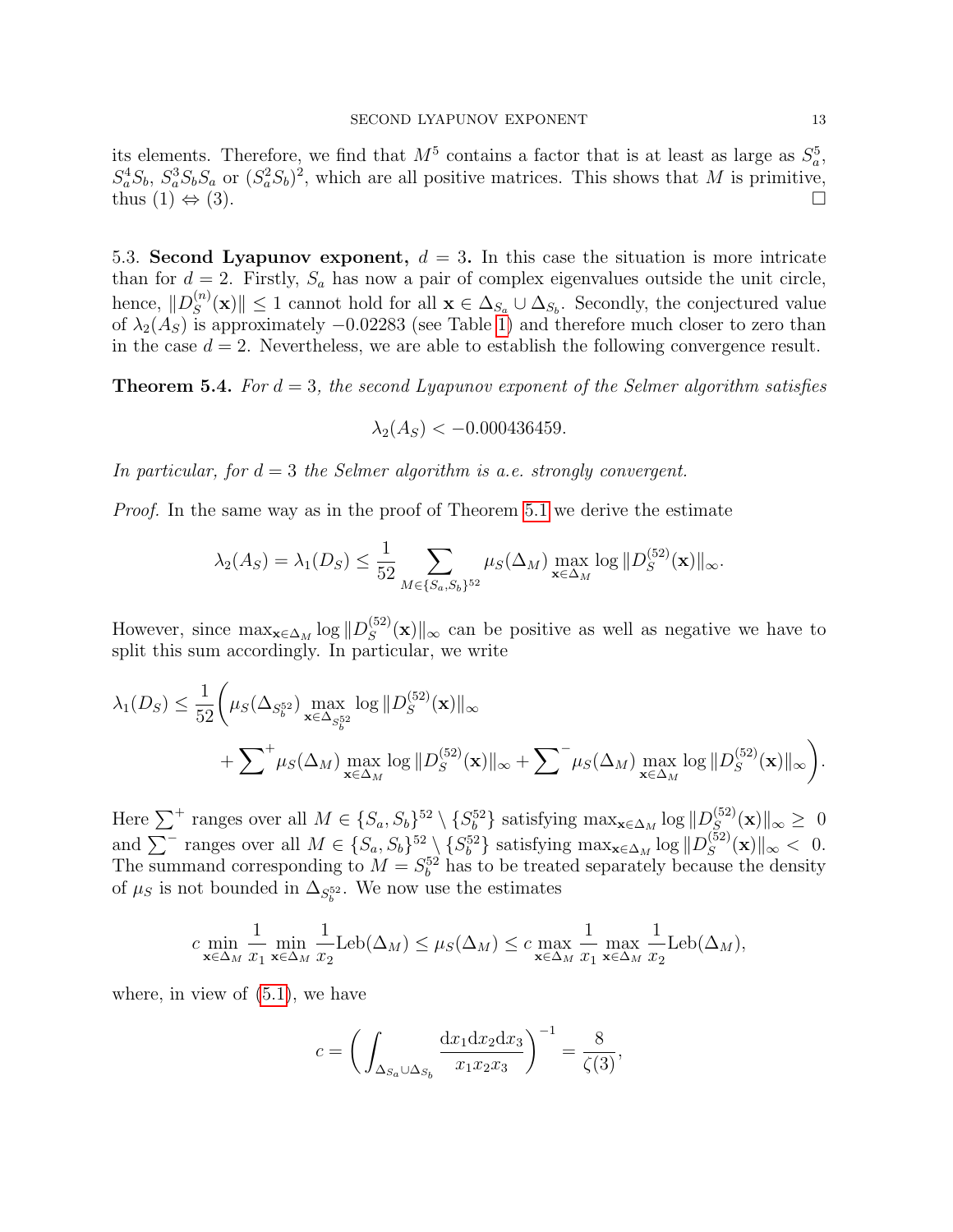with  $\zeta(s)$  being the Riemann zeta function. We therefore arrive at

<span id="page-13-1"></span>
$$
\lambda_1(D_S) \leq \frac{1}{52} \left( \mu_S(\Delta_{S_b^{52}}) \max_{\mathbf{x} \in \Delta_{S_b^{52}}} \log \|D_S^{(52)}(\mathbf{x})\|_{\infty} + \frac{8}{\zeta(3)} \sum_{\mathbf{x} \in \Delta_M} \max_{x_1} \frac{1}{\kappa \epsilon \Delta_M} \max_{x_2} \frac{1}{x_2} \text{Leb}(\Delta_M) \max_{\mathbf{x} \in \Delta_M} \log \|D_S^{(52)}(\mathbf{x})\|_{\infty} + \frac{8}{\zeta(3)} \sum_{\mathbf{x} \in \Delta_M} \min_{x_1} \frac{1}{\kappa \epsilon \Delta_M} \min_{x_2} \text{Leb}(\Delta_M) \max_{\mathbf{x} \in \Delta_M} \log \|D_S^{(52)}(\mathbf{x})\|_{\infty} \right).
$$

The right hand side of  $(5.8)$  can be bounded from above by  $-0.000436459$  using extensive computer calculations. This yields the result. Details on the computer calculations are given in the appendix; we note already here that −0.000436459 is really an upper bound for  $\lambda_2(A_S)$  because our programs are provided with an appropriate handling of the occurring floating point errors.

Note that  $||D_S^{(n)}||$  $\mathbb{E}_{S}^{(n)}(\mathbf{x})$  is not bounded by 1. Also, there is no reason for [\(4.1\)](#page-6-1) and a Paley–Ursell inequality to hold, although the algorithm  $A_S$  satisfies  $\lambda_2(A_S) < 0$ .

5.4. Second Lyapunov exponent,  $d \geq 4$ . Recall that, for arbitrary dimension d, the cocyle  $D_S^{(n)}$  $S^{(n)}(x)$  is given by

$$
D_S^{(1)}(\mathbf{x}) = \begin{pmatrix} 0 & 1 & 0 & \cdots & 0 \\ \vdots & \ddots & \ddots & \ddots & \vdots \\ 0 & \cdots & 0 & 1 & 0 \\ -x_1 & -x_2 & \cdots & -x_{d-1} & 1 - x_d \\ -x_1 & -x_2 & \cdots & -x_{d-1} & -x_d \end{pmatrix} \text{ if } \mathbf{x} \in \Delta_{S_a},
$$

and the last two lines are exchanged for  $x \in \Delta_{S_b}$ . (In dimension  $d = 2$ , we have  $D_S^{(1)}$  $S^{(1)}(x) = \begin{pmatrix} -x_1 & 1-x_2 \ -x_1 & -x_2 \end{pmatrix}$  $-x_1$   $-x_2$  $\setminus$ if  $\mathbf{x} \in \Delta_{S_a}, D_S^{(1)}$  $S^{(1)}(x) = \begin{pmatrix} -x_1 & -x_2 \\ -x_1 & 1-x_2 \end{pmatrix}$  $-x_1$  1 –  $x_2$  $\setminus$ if  $\mathbf{x} \in \Delta_{S_b}$ .) Evaluating  $\frac{1}{n} \log ||A_S^{(n)}||$  $\frac{S^{(n)}(x)}{S}$  and  $\frac{1}{n} \log \| D_S^{(n)} \|$  $S(S^{(n)}(\mathbf{x})$  for randomly chosen points **x** and  $n = 2^{30}$  gives the estimates listed in Table [1](#page-13-0) for  $\lambda_1(A_S)$  and  $\lambda_1(D_S) = \lambda_2(A_S)$  (without guaranteed accuracy; compare [\[Lab15\]](#page-22-6) for the value in the case  $d = 2$ ). See the end of the Appendix for details on the computation.

| d.            | $\lambda_2(A_S)$ | $\lambda_2(A_S)$<br>$\lambda_1(A_S)$ |
|---------------|------------------|--------------------------------------|
| $\mathcal{D}$ | $-0.07072$       | 1.3871                               |
| 3             | $-0.02283$       | 1.1444                               |
| 4             | $+0.00176$       | 0.9866                               |
| 5             | $+0.01594$       | 0.8577                               |

<span id="page-13-0"></span>Table 1. Heuristically estimated values for the second Lyapunov exponent and the uniform approximation exponent of the Selmer Algorithm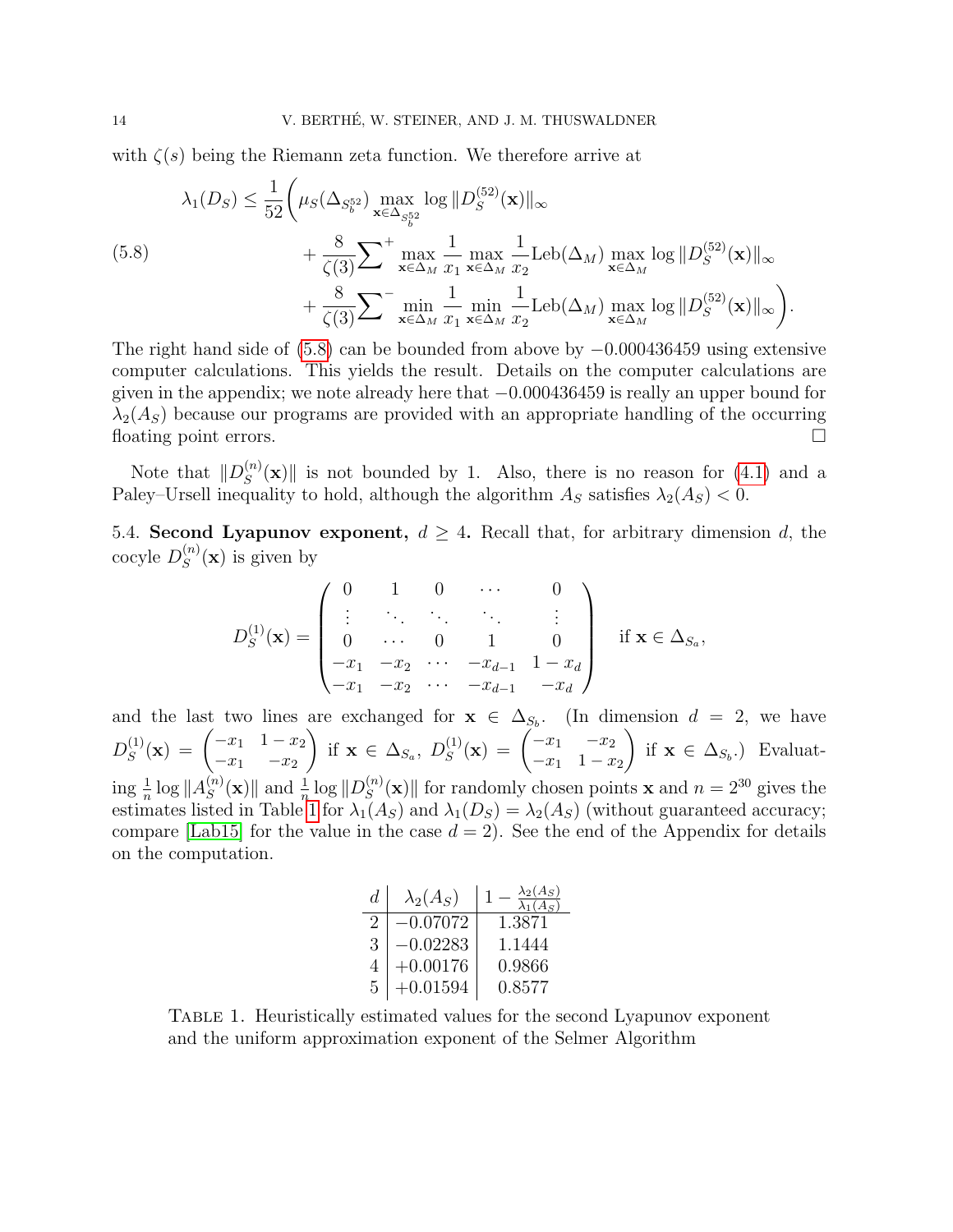5.5. Cassaigne algorithm. In 2015, Cassaigne defined an (unordered) continued fraction algorithm that was first studied in [\[CLL17,](#page-22-0) [AL18\]](#page-21-0) where it was shown to be conjugate to Selmer's algorithm. The motivation for defining this new algorithm came from word combinatorics. Define the two matrices

$$
C_a = \begin{pmatrix} 1 & 0 & 0 \\ 1 & 0 & 1 \\ 0 & 1 & 0 \end{pmatrix}, \qquad C_b = \begin{pmatrix} 0 & 1 & 0 \\ 1 & 0 & 1 \\ 0 & 0 & 1 \end{pmatrix},
$$

set  $\Delta' = \{(x_0, x_1, x_2) \in \mathbb{R}_+^3 : x_0 + x_1 + x_2 = 1\}$ , and

$$
A_C: \Delta' \to GL(3, \mathbb{Z}), \quad \mathbf{x} \mapsto \begin{cases} C_a & \text{if } \mathbf{x} \in \Delta'_{C_a} = \{ (x_0, x_1, x_2) \in \Delta' : x_0 > x_2 \}, \\ C_b & \text{if } \mathbf{x} \in \Delta'_{C_b} = \{ (x_0, x_1, x_2) \in \Delta' : x_0 < x_2 \}. \end{cases}
$$

Then the Cassaigne map is

$$
T_C: \Delta' \to \Delta'
$$
 defined by  $T_C(\mathbf{x}) = \frac{\mathbf{x} A_C(\mathbf{x})^{-1}}{\|\mathbf{x} A_C(\mathbf{x})^{-1}\|_1}.$ 

From [\[CLL17,](#page-22-0) Section 5], we know that the Cassaigne algorithm is conjugate to the semisorted Selmer algorithm (defined e.g. in [\[CLL17,](#page-22-0) Section 4]) on the absorbing set, which differs from the sorted version of the Selmer algorithm defined in Section [5.1](#page-8-4) only by the order of the elements. Therefore, all these algorithms have the same Lyapunov spectrum.

#### 6. Brun and modified Jacobi–Perron algorithms

<span id="page-14-0"></span>For the homogeneous version of the Brun algorithm [\[Bru19,](#page-22-17) [Bru20,](#page-22-18) [Bru58\]](#page-22-19), the second largest element of a vector is subtracted from the largest one and the resulting vector is ordered descendingly, i.e., for its projective version we have

$$
T_B: \Delta \to \Delta, \quad T_B(x_1, \ldots, x_d) = \kappa(\text{ord}(1 - x_1, x_1, x_2, \ldots, x_d))
$$

with  $\kappa$  as in [\(2.1\)](#page-2-2). To get the associated matrix valued function  $A_B$ , we define

$$
B_0 = \begin{pmatrix} 1 & 0 & \cdots & \cdots & 0 \\ 1 & 1 & \ddots & & \vdots \\ 0 & 0 & \ddots & \ddots & \vdots \\ \vdots & \vdots & \ddots & 1 & 0 \\ 0 & 0 & \cdots & 0 & 1 \end{pmatrix}, \quad B_k = \begin{pmatrix} 1 & 1 & 0 & \cdots & \cdots & \cdots & 0 \\ k-1 \begin{cases} 0 & 0 & 1 & \ddots & & \vdots \\ \vdots & 0 & \ddots & \ddots & \ddots & \vdots \\ 0 & \vdots & \ddots & 1 & \ddots & \vdots \\ 1 & \vdots & \ddots & 0 & 0 & \ddots & \vdots \\ d-k \begin{cases} 0 & \vdots & \ddots & \ddots & 1 \\ \vdots & \vdots & \ddots & \ddots & 0 \\ 0 & 0 & \cdots & \cdots & \cdots & 0 & 1 \end{cases}, 1 \le k \le d.
$$

Setting  $x_0 = 1$ ,  $x_{d+1} = 0$ , and

$$
\Delta_{B_k} = \{(x_1, \dots, x_d) \in \Delta : x_{k+1} < 1 - x_1 < x_k\} \qquad (0 \le k \le d)
$$

we have

$$
A_B(\mathbf{x}) = B_k \quad \text{if } \mathbf{x} \in \Delta_{B_k} \qquad (0 \le k \le d).
$$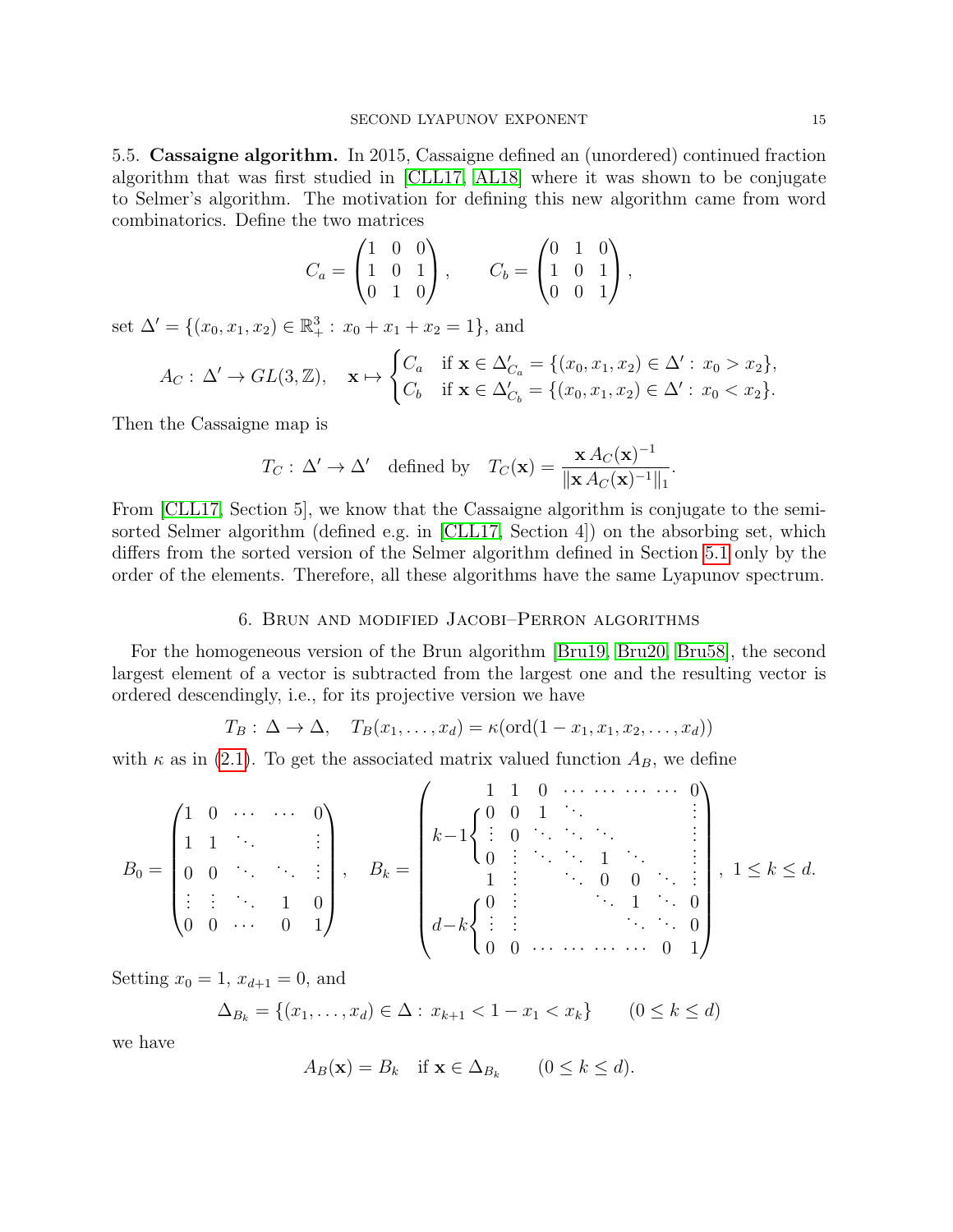In view of [\[Lag93,](#page-23-5) Section 6], Brun's algorithm satisfies the assumptions of Proposition [2.1](#page-4-1) (in particular, it satisfies the assumptions (H1) to (H5)). Evaluating  $\frac{1}{n} \log ||A_B^{(n)}||$  $\binom{n}{B}(\mathbf{x})$  and 1  $\frac{1}{n} \log \| D_B^{(n)} \|$  $\mathbb{E}_{B}^{(n)}(\mathbf{x})$  for randomly chosen points **x** and  $n = 2^{30}$  gives the estimates listed in Table [2](#page-15-1) for  $\lambda_1(D_B) = \lambda_2(A_B)$  and for the uniform approximation exponent.

| $\overline{d}$ | $\lambda_2(A_B)$ | $\lambda_1(A_B)$ | d | $\lambda_2(A_B)$ | $\lambda_2(A_B)$<br>$\lambda_1(A_B)$ |
|----------------|------------------|------------------|---|------------------|--------------------------------------|
| റ              | $-0.11216$       | 1.3683           |   | $-0.01210$       | 1.0493                               |
| 3              | $-0.07189$       | 1.2203           |   | $-0.00647$       | 1.0283                               |
|                | $-0.04651$       | 1.1504           | 9 | $-0.00218$       | 1.0102                               |
| 5              | $-0.03051$       | 1.1065           |   | $+0.00115$       | 0.9943                               |
| 6              | $-0.01974$       | 1.0746           |   | $-0.00381$       | 0.9799                               |

<span id="page-15-1"></span>Table 2. Heuristically estimated values for the second Lyapunov exponent and the uniform approximation exponent of the Brun Algorithm

The modified Jacobi–Perron algorithm (or d-dimensional Gauss algorithm), which goes back to Podsypanin [\[Pod77\]](#page-23-9), is an accelerated version of the Brun algorithm, defined by the jump transformation  $\mathbf{x} \mapsto T_B^n(\mathbf{x})$  with the minimal  $n \geq 1$  such that  $T_B^{n-1}$  $\mathcal{L}_B^{m-1}(\mathbf{x}) \notin \Delta_{B_0};$ see [\[Sch00,](#page-23-6) Section 6.2]. Its second Lyapunov exponent is thus negative if and only if  $\lambda_2(A_B)$  < 0. In particular, the conjecture of [\[Har02\]](#page-22-8) that the second Lyapunov exponent is negative for all  $d \geq 2$  seems to be wrong in view of Table [2.](#page-15-1) We mention that for  $d = 2$  negativity of  $\lambda_2(A_B)$  is proved in [\[IKO93,](#page-22-12) [FIKO96\]](#page-22-11) by heavy use of computer calculation. Later, Meester [\[Mee99\]](#page-23-10) found a more elegant proof by deriving a Paley–Ursell type inequality for this setting and adapting Schweiger's argument from [\[Sch00,](#page-23-6) Chapter 16]. Avila and Delecroix [\[AD15\]](#page-21-1) gave a simple proof by showing that the ∞-norm of the restriction of  $A_B^{(n)}$  $B_B^{(n)}(\mathbf{x})$  to  $\iota(\mathbf{x})^{\perp}$  is bounded by 1; see Remark [4.4.](#page-8-2) Schratzberger [\[Sch01a\]](#page-23-11) gave a proof of the strong convergence of Brun algorithm in dimension  $d = 3$ . Hardcastle [\[Har02\]](#page-22-8) even shows that  $\lambda_2(A_B)$  < 0 holds for  $d=3$ . The dependence of the entropy of the Brun algorithm with respect to the dimension is studied in [\[BLV18\]](#page-22-20).

## 7. Jacobi–Perron algorithm

<span id="page-15-0"></span>We now consider the Jacobi–Perron algorithm; see [\[Sch00,](#page-23-6) Chapter 4 and 16], earlier references are [\[Ber71,](#page-22-21) [Sch73\]](#page-23-12). A projective version of this algorithm is given by

$$
T_J: [0,1]^d \to [0,1]^d, \quad (x_1, x_2, \ldots, x_d) \mapsto \left(\frac{x_2}{x_1} - \left\lfloor \frac{x_2}{x_1} \right\rfloor, \ldots, \frac{x_d}{x_1} - \left\lfloor \frac{x_d}{x_1} \right\rfloor, \frac{1}{x_1} - \left\lfloor \frac{1}{x_1} \right\rfloor \right).
$$

Its matrix version is therefore

$$
(x_0,x_1,\ldots,x_d)\mapsto \left(x_1,x_2-\left\lfloor\frac{x_2}{x_1}\right\rfloor x_1,\ldots,x_d-\left\lfloor\frac{x_d}{x_1}\right\rfloor x_1,x_0-\left\lfloor\frac{x_0}{x_1}\right\rfloor x_1\right),
$$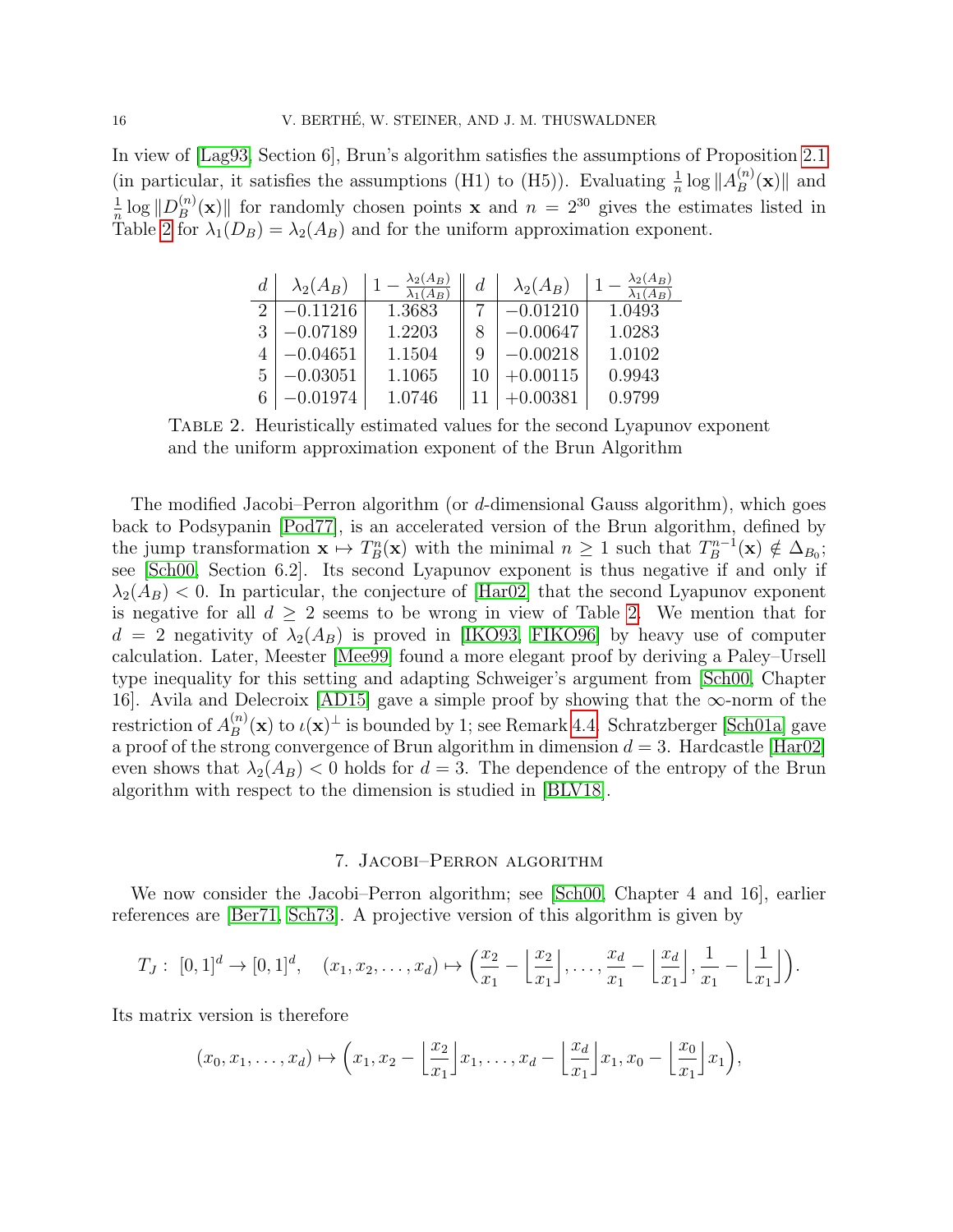and we have

$$
A_J(x_1, ..., x_d) = \begin{pmatrix} \lfloor \frac{1}{x_1} \rfloor & 1 & \lfloor \frac{x_2}{x_1} \rfloor & \cdots & \lfloor \frac{x_{d-1}}{x_d} \rfloor \\ 0 & 0 & 1 & 0 & 0 \\ \vdots & \vdots & \ddots & \ddots & 0 \\ 0 & \vdots & & \ddots & 1 \\ 1 & 0 & \cdots & \cdots & 0 \end{pmatrix}
$$

This is a multiplicative algorithm in the sense that divisions are performed instead of subtractions, hence the coordinates are multiplied by arbitrarily large integers, and there are infinitely many different matrices  $A_J(\mathbf{x})$ . It is proved in [\[Lag93,](#page-23-5) Section 5] that the Jacobi– Perron algorithm satisfies the assumptions of Proposition [2.1](#page-4-1) (in particular, it satisfies the assumptions (H1) to (H5)). The Jacobi–Perron algorithm is not ordered, thus it is defined in the whole unit cube.

It is known that the second Lyapunov exponent of the Jacobi–Perron algorithm is negative for  $d = 2$ . A proof of this fact, based on an old result by Paley and Ursell [\[PU30\]](#page-23-7), is given in Schweiger [\[Sch00,](#page-23-6) Chapter 16]. Table [3](#page-16-1) contains numerical estimates for the Lyapunov exponents of the Jacobi–Perron algorithm for low dimensions. This table indicates that, like for the Brun algorithm, the second Lyapunov exponent of the Jacobi–Perron algorithm is negative for all  $d \leq 9$  and positive for all  $d \geq 10$ . This gives evidence that [\[Lag93,](#page-23-5) Conjecture 1.2] does not hold.

| $\boldsymbol{d}$ | $\lambda_2(A_J)$ | $\lambda_2(A_J)$<br>$\overline{\lambda_1(A_J)}$ | d | $\lambda_2(A_J)$ | $\lambda_2(A_J)$ |
|------------------|------------------|-------------------------------------------------|---|------------------|------------------|
|                  | $-0.44841$       | 1.3735                                          |   | $-0.02819$       | 1.0243           |
| 3                | $-0.22788$       | 1.1922                                          |   | $-0.01470$       | 1.0127           |
|                  | $-0.13062$       | 1.1114                                          | 9 | $-0.00505$       | 1.0044           |
| 5                | $-0.07880$       | 1.0676                                          |   | $+0.00217$       | 0.9981           |
|                  | $-0.04798$       | 1.0413                                          |   | $+0.00776$       | 0.9933           |

<span id="page-16-1"></span>Table 3. Heuristically estimated values for the second Lyapunov exponent and the uniform approximation exponent of the Jacobi–Perron Algorithm

#### 8. An intermediate algorithm between Arnoux–Rauzy and Brun

<span id="page-16-0"></span>From [\[AD15\]](#page-21-1), we know that the second Lyapunov exponent of the Arnoux–Rauzy algorithm is negative for all  $d \geq 2$ , but this algorithm is only defined on a set of Lebesgue measure zero. We propose an algorithm that is in some sense between Arnoux–Rauzy and Brun: We subtract as many of the subsequent elements of a given vector from the first one (which is also the largest one) as possible. (In the Arnoux–Rauzy algorithm, we always subtract all but the largest element from the largest one.) The matrix version of this algorithm is (with  $x_{d+1} = x_0$ )

$$
(x_0, x_1,..., x_d) \mapsto \text{ord}\left(x_0 - \sum_{j=1}^k x_j, x_1,..., x_d\right)
$$
 if  $\sum_{j=1}^k x_j < x_0 < \sum_{j=1}^{k+1} x_j$   $(1 \le k \le d)$ .

.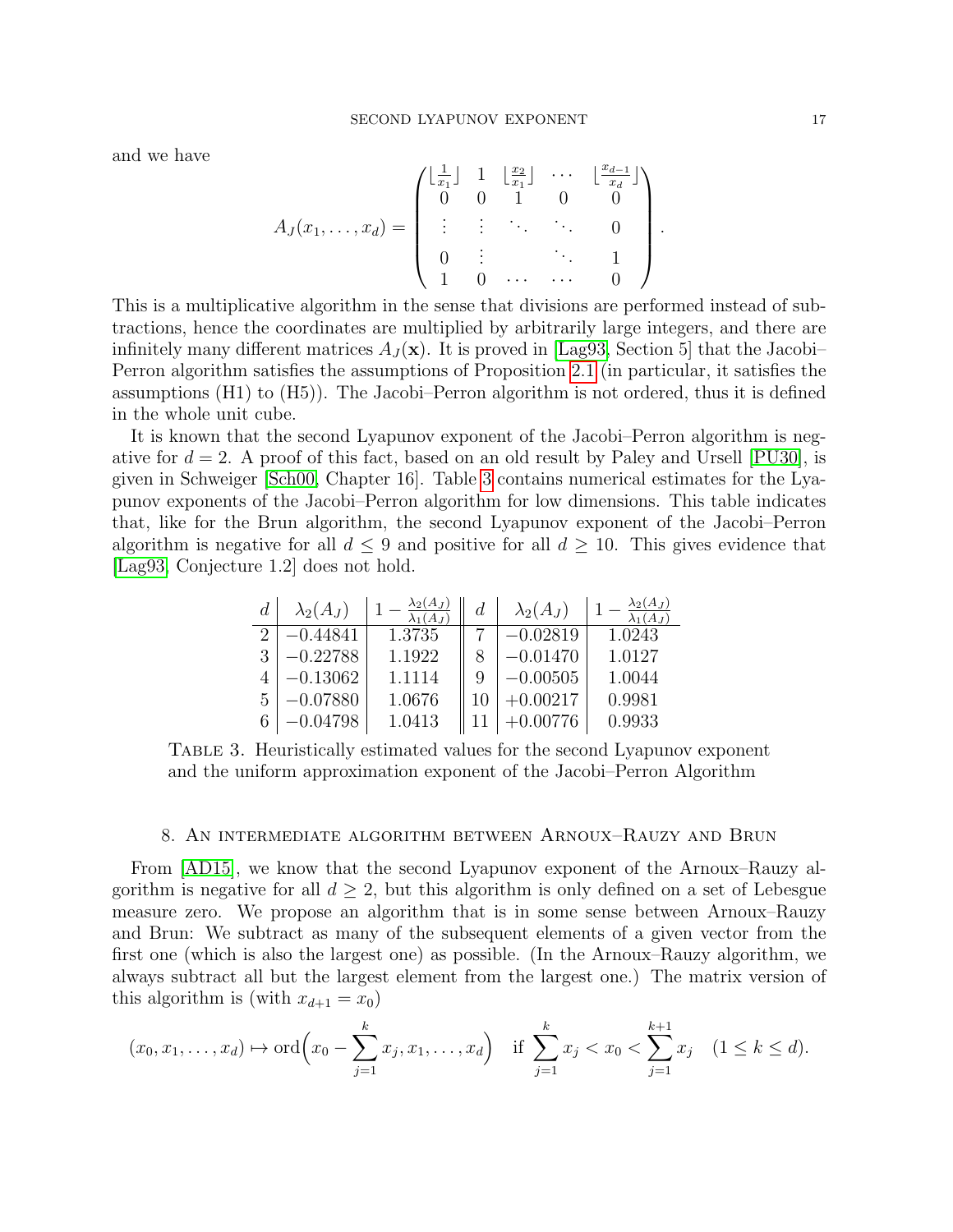Denote by  $\Delta_{I_{k,\ell}}, 1 \leq k < d, k \leq \ell \leq d$ , the set of  $(x_1, \ldots, x_d) \in \Delta$  with  $\sum_{j=1}^k x_j < 1 <$  $\sum_{j=1}^{k+1} x_j$  and  $x_\ell > 1 - \sum_{j=1}^k x_j > x_{\ell+1}$  (where  $x_{d+1} = 0$ ), and denote by  $\Delta_{I_{d,\ell}}, 0 \leq \ell \leq d$ , the set of  $(x_1, \ldots, x_d) \in \Delta$  with  $\sum_{j=1}^d x_j < 1$  and  $x_\ell > 1 - \sum_{j=1}^d x_j > x_{\ell+1}$  (where  $x_0 = 1$ ,  $x_{d+1} = 0$ ). Then we have

$$
A_I(\mathbf{x}) = I_{k,\ell} \quad \text{if } \mathbf{x} \in \Delta_{I_{k,\ell}},
$$

with

$$
I_{k,\ell} = \begin{pmatrix} k \begin{cases} 1 & 1 & 0 & \cdots & \cdots & \cdots & \cdots & 0 \\ 1 & 0 & 1 & \ddots & & & \vdots \\ 1 & 0 & \ddots & \ddots & \ddots & & \vdots \\ 0 & \vdots & \ddots & \ddots & \ddots & & \vdots \\ 0 & \vdots & & \ddots & \ddots & 1 & \ddots & 0 \\ 1 & \vdots & & & \ddots & 0 & 0 & \ddots & \vdots \\ 0 & 0 & \ddots & & & \ddots & 0 & 1 \\ 0 & 0 & \cdots & \cdots & \cdots & \cdots & 0 & 1 \end{pmatrix} & \text{if } 1 \le k \le \ell \le d, \\ I_{d,\ell} = \begin{pmatrix} \ell \begin{cases} 1 & 1 & 0 & \cdots & \cdots & \cdots & 0 \\ \vdots & \vdots & & & \ddots & \ddots & 0 \\ 1 & 0 & \ddots & 1 & \ddots & \vdots \\ 1 & 0 & \cdots & 1 & \ddots & \vdots \\ 1 & \vdots & & \ddots & \ddots & 0 \\ d-\ell \begin{cases} 1 & \vdots & \ddots & 1 & \ddots & 0 \\ \vdots & \vdots & & & \ddots & \ddots & 0 \\ 1 & 0 & \cdots & \cdots & \cdots & 0 & 1 \end{cases} & \text{if } 0 \le \ell \le d. \end{pmatrix}
$$

The Arnoux–Rauzy algorithm is the special case where  $T^n \mathbf{x} \in \Delta_{I_{d,\ell}}, 0 \leq \ell \leq d$ , for all  $n \geq 0$ . It seems that the second Lyapunov exponent of our intermediate algorithm is negative for all  $d \leq 10$  and positive for all  $d \geq 11$ . The according heuristic estimates are listed in Table [4.](#page-17-0)

| $\overline{d}$ | $\lambda_2(A_I)$ | $\lambda_2(A_I)$<br>$(A_I)$ | $\boldsymbol{d}$ | $\lambda_2(A_I)$ | $\lambda_2(A_I)$ |
|----------------|------------------|-----------------------------|------------------|------------------|------------------|
|                | $-0.13648$       | 1.3606                      |                  | $-0.02033$       | 1.0729           |
| 3              | $-0.10803$       | 1.2430                      |                  | $-0.01175$       | 1.0468           |
|                | $-0.07540$       | 1.1817                      | 9                | $-0.00563$       | 1.0246           |
| 5              | $-0.05035$       | 1.1388                      |                  | -0.00114         | 1.0054           |
|                | $-0.03263$       | 1.1034                      |                  | )224             | 0.9886           |

<span id="page-17-0"></span>Table 4. Heuristically estimated values for the second Lyapunov exponent and the uniform approximation exponent of the intermediate algorithm

Using methods from Messaoudi, Nogueira, and Schweiger [\[MNS09\]](#page-23-13) as well as from Fougeron and Skripchenko [\[FS19\]](#page-22-3) one can show that the assumptions of Proposition [2.1](#page-4-1)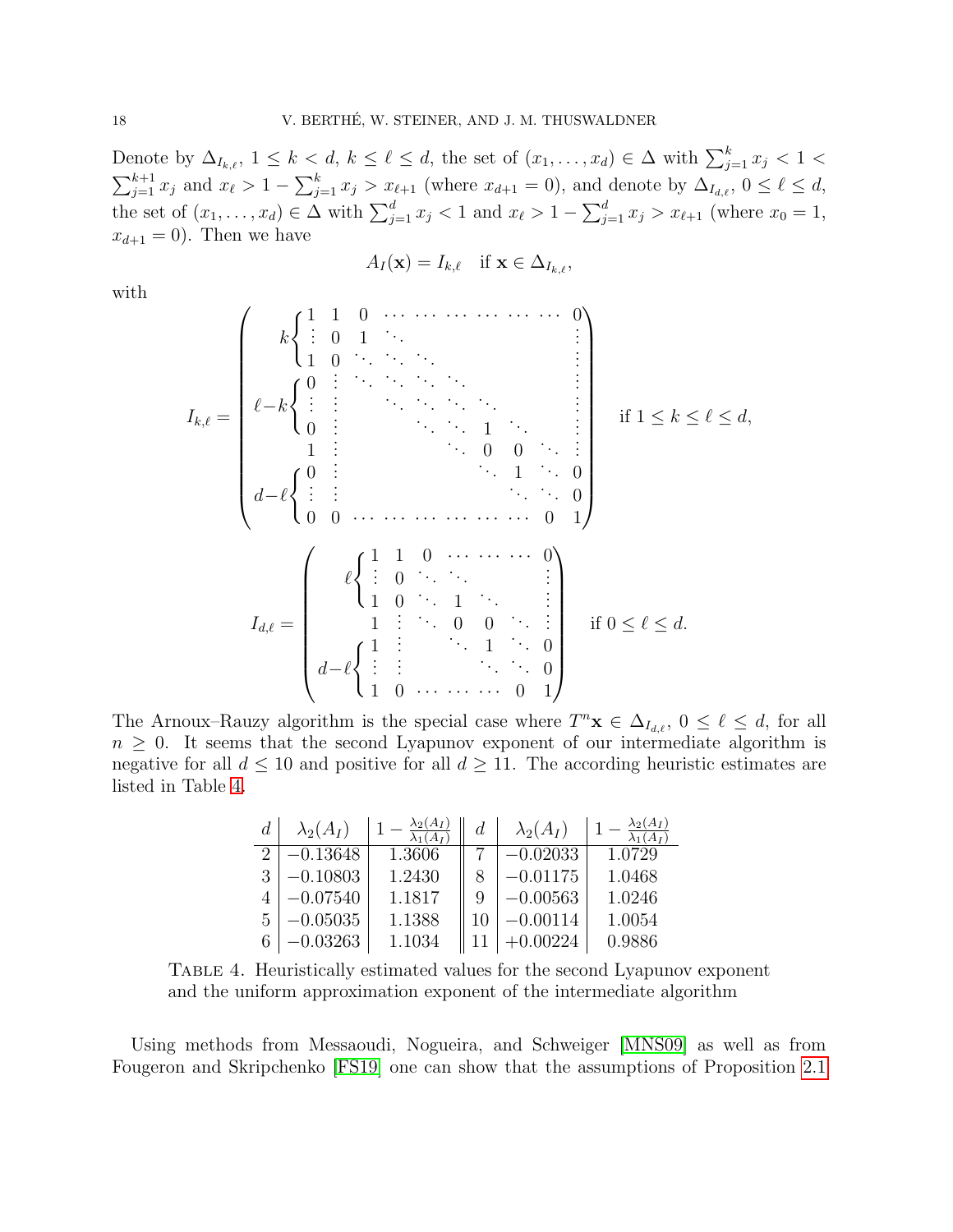hold also for this algorithm. This will imply that negativity of the second Lyapunov exponent is a sufficient condition for strong convergence also for this algorithm. We will come back to this in a forthcoming paper.

#### 9. Garrity's triangle algorithm

<span id="page-18-0"></span>A similar algorithm to the one in Section [8](#page-16-0) was proposed by Garrity [\[Gar01\]](#page-22-22), called the *triangle algorithm* (or *simplex algorithm for*  $d \geq 3$ *)*, with the difference that the smallest coefficient is subtracted as many times as possible from the largest one when all other coefficients have already been subtracted. Similarly as in the case of Selmer's algorithm (see [\[Sch04,](#page-23-2) Section 2]), convergence properties are altered by taking divisions instead of subtractions. This will be seen on the second Lyapunov exponent below. Observe that this cannot be considered as a real acceleration (as in the regular continued fraction case, or as in the Brun or in the Jacobi–Perron cases), since taking divisions instead of subtractions yields a completely different algorithm (similarly to the Selmer case).

The matrix version of this algorithm is thus

$$
(x_0, x_1, \dots, x_d) \mapsto \begin{cases} \text{ord}\Big(x_0 - \sum_{j=1}^k x_j, x_1, \dots, x_d\Big) \\ \text{if } \sum_{j=1}^k x_j < x_0 < \sum_{j=1}^{k+1} x_j, \ 1 \le k \le d-2, \\ \Big(x_1, \dots, x_d, x_0 - \sum_{j=1}^{d-1} x_j - \ell x_d\Big) \\ \text{if } \sum_{j=1}^{d-1} x_j + \ell x_d < x_0 < \sum_{j=1}^{d-1} (\ell+1) x_d, \ \ell \ge 0. \end{cases}
$$

We have

$$
A_I(\mathbf{x}) = G_{k,\ell} \quad \text{if } \mathbf{x} \in \Delta_{G_{k,\ell}},
$$

with  $G_{k,\ell} = I_{k,\ell}$  and  $\Delta_{G_{k,\ell}} = \Delta_{I_{k,\ell}}$  for  $1 \leq k \leq d - 2, \ell \leq k \leq d$ ,

$$
G_{d-1,\ell} = \begin{pmatrix} 1 & 1 & 0 & \cdots & 0 \\ \vdots & 0 & \ddots & \ddots & \vdots \\ 1 & \vdots & \ddots & 1 & 0 \\ \ell & \vdots & & \ddots & 1 \\ 1 & 0 & \cdots & \cdots & 0 \end{pmatrix} \quad \text{for } \ell \ge 0,
$$
  

$$
\Delta_{G_{d-1,\ell}} = \left\{ (x_1, \ldots, x_d) \in \Delta : \sum_{j=1}^{d-1} x_j + \ell x_d < 1 < \sum_{j=1}^{d-1} (\ell+1) x_d \right\}
$$

Here we have the curious situation that the second Lyapunov exponent seems to be negative if and only if  $7 \leq d \leq 10$ . The according heuristic estimates are listed in Table [5.](#page-19-1)

Again using methods from [\[MNS09\]](#page-23-13) and [\[FS19\]](#page-22-3) one can show that the assumptions of Proposition [2.1](#page-4-1) hold also for this algorithm in any dimension (although this is a bit more involved in this case because the algorithm is multiplicative). The case  $d = 2$  is handled in [\[FS19\]](#page-22-3), and the general case will be addressed in a forthcoming paper.

.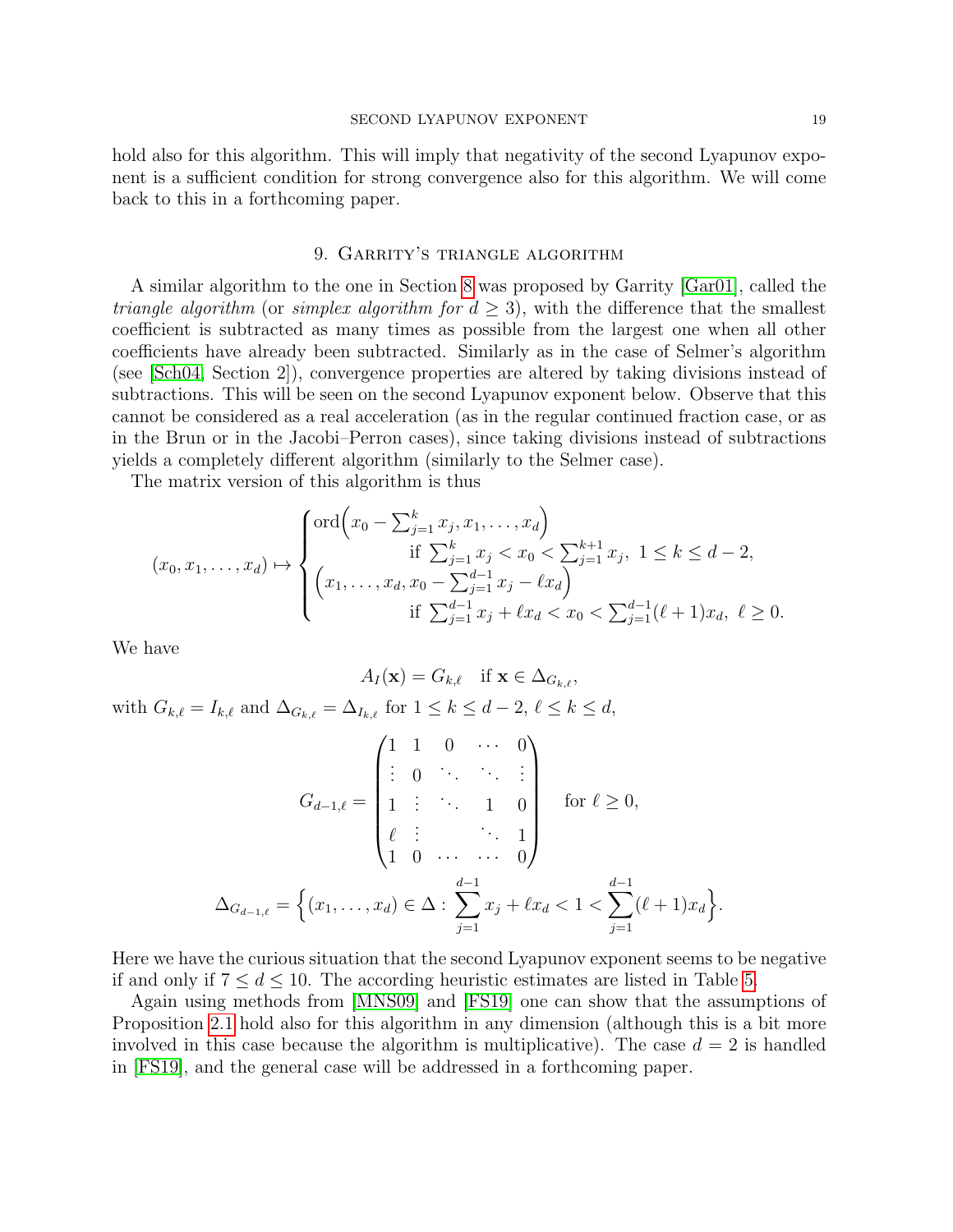| $\boldsymbol{d}$ | $\lambda_2(A_G)$ | $\lambda_1(A_G)$ | $\overline{d}$ | $\lambda_2(A_G)$ | $\lambda_2(A_G)$ |
|------------------|------------------|------------------|----------------|------------------|------------------|
|                  | $+0.34434$       | 0.6859           |                | $-0.00644$       | 1.0225           |
| 3                | $+0.37673$       | 0.5798           |                | $-0.00768$       | 1.0304           |
|                  | $+0.25232$       | 0.6286           | 9              | $-0.00435$       | 1.0189           |
| 5                | $+0.10677$       | 0.7778           |                | $-0.00074$       | 1.0035           |
|                  | $+0.01859$       | 0.9468           |                | $+0.00237$       | 0.9880           |

Table 5. Heuristically estimated values for the second Lyapunov exponent and the uniform approximation exponent of Garrity's simplex algorithm

#### <span id="page-19-1"></span>10. Heuristical comparison between the algorithms

<span id="page-19-0"></span>We conclude with a table that allows to compare the (heuristically estimated) uniform approximation exponents of the algorithms considered in this paper. In this table we also indicate Dirichlet's bound  $1 + 1/d$ .

| d              | Selmer | <b>Brun</b> | Jacobi-Perron | Intermediate | Garrity | $1 + 1/d$ |
|----------------|--------|-------------|---------------|--------------|---------|-----------|
| $\overline{2}$ | 1.3871 | 1.3683      | 1.3735        | 1.3606       | 0.6859  | 1.5       |
| 3              | 1.1444 | 1.2203      | 1.1922        | 1.2430       | 0.5798  | 1.3333    |
| 4              | 0.9866 | 1.1504      | 1.1114        | 1.1817       | 0.6286  | 1.25      |
| 5              | 0.8577 | 1.1065      | 1.0676        | 1.1388       | 0.7778  | 1.2       |
| 6              | 0.7442 | 1.0746      | 1.0413        | 1.1034       | 0.9468  | 1.1667    |
| 7              | 0.6437 | 1.0493      | 1.0243        | 1.0729       | 1.0225  | 1.1429    |
| 8              | 0.5561 | 1.0283      | 1.0127        | 1.0468       | 1.0304  | 1.125     |
| 9              | 0.4810 | 1.0102      | 1.0044        | 1.0246       | 1.0189  | 1.1111    |
| 10             | 0.4173 | 0.9943      | 0.9981        | 1.0054       | 1.0035  | 1.1       |
| 11             | 0.3636 | 0.9799      | 0.9933        | 0.9886       | 0.9880  | 1.0909    |

TABLE 6. Synopsis of the uniform approximation exponents  $1 - \frac{\lambda_2(A)}{\lambda_1(A)}$  $\lambda_1(A)$ 

## Appendix: Comments on the floating point calculations

In this appendix we discuss the computational issues of the calculations leading to the estimate of the Lyapunov exponent  $\lambda_2(A_S)$  for the Selmer algorithm in Theorem [5.1](#page-9-1) ( $d=2$ ) and Theorem [5.4](#page-12-0)  $(d = 3)$ . As these calculations are extensive we had to execute them using a GPU. All calculations were performed on an Apple MacBook Pro 2019 with an Intel Iris Plus Graphics 655 1536 MB card using the XCode environment. The language we used is Objective C, where the code executed on the GPU is implemented in Apple's Metal language.

We start with Selmer's algorithm for  $d = 3$ ; the easier case  $d = 2$  will be treated after that. In order to estimate the second Lyapunov exponent  $\lambda_2(A_S)$  of the Selmer algorithm,  $d = 3$ , we use inequality [\(5.8\)](#page-13-1). Since  $\mathbf{x} \mapsto \log ||D_S^{52}(\mathbf{x})||_{\infty}$  is convex (cf. [\[HK02,](#page-22-9) Lemma 4.5]), for each  $M \in \{S_a, S_b\}^{52}$  it is sufficient to compare the values at the vertices of  $\Delta_M$  to compute the maximum over  $\Delta_M$  in [\(5.8\)](#page-13-1).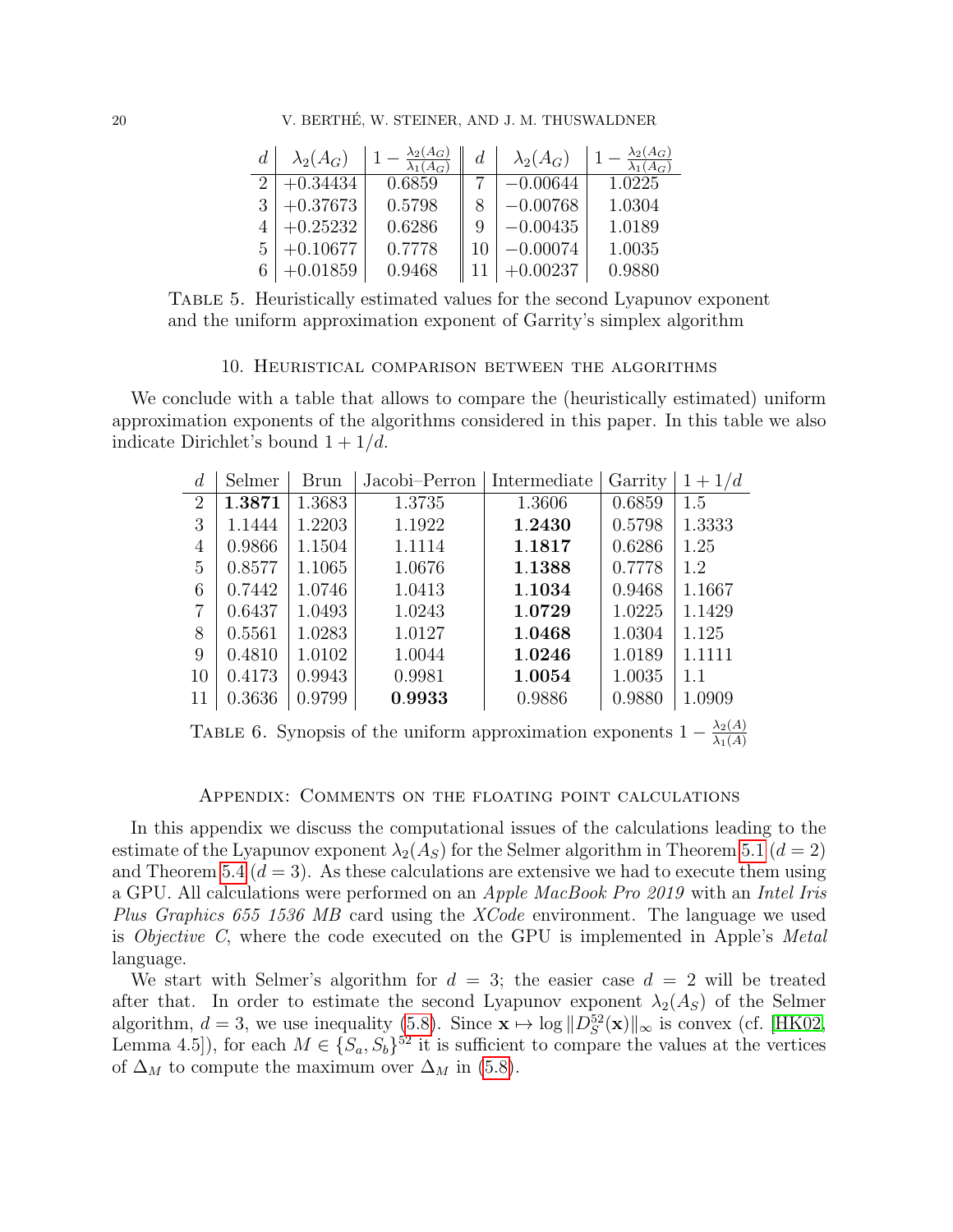We first deal with the case  $M \in \{S_a, S_b\}^{52} \setminus \{S_b^{52}\},$  i.e., with the sums  $\sum^+$  and  $\sum^$ of [\(5.8\)](#page-13-1). For each of the summands it is possible to calculate the rational numbers  $||D_{S}^{52}(\mathbf{x})||_{\infty}$  for all x being a vertex of  $\Delta_M$  with  $M \in \{S_a, S_b\}^{52} \setminus \{S_b^{52}\}\$  by using integer  $||D_S(\mathbf{X})||_{\infty}$  for an  $\mathbf{X}$  being a vertex of  $\Delta_M$  with  $M \in \{D_a, D_b\}$   $\setminus \{D_b\}$  by using integer arithmetics and treating the denominator and the numerator separately. Also Leb( $\Delta_M$ ),  $\max_{\mathbf{x} \in \Delta_M} \frac{1}{x_1}$  $\frac{1}{x_1}$  max<sub>x∈∆*M*</sub>  $\frac{1}{x_2}$  $\frac{1}{x_2}$ , and min<sub>x∈∆*M*</sub>  $\frac{1}{x_1}$  $\frac{1}{x_1}$  min<sub>x∈∆*M*</sub>  $\frac{1}{x_2}$  $\frac{1}{x_2}$ Leb( $\Delta_M$ ) can be calculated using integer arithmetics. Thus these calculations are exact.

When taking the logarithm and multiplying it by  $\max_{\mathbf{x} \in \Delta_M} \frac{1}{x}$  $\frac{1}{x_1}$  max<sub>x∈∆*M*</sub>  $\frac{1}{x_2}$  $\frac{1}{x_2}$ Leb $(\Delta_M)$  and  $\min_{\mathbf{x}\in\Delta_M} \frac{1}{x_1}$  $\frac{1}{x_1}$  min<sub>x∈∆*M*</sub>  $\frac{1}{x_2}$  $\frac{1}{x_2}$ Leb( $\Delta_M$ ), respectively, we are forced to switch to floating point arithmetics. The software we use, namely *Metal* and *Objective C*, complies with the *IEEE*  $754$  standard for floating point arithmetics.<sup>[1](#page-20-0)</sup> For relevant facts on floating point arithmetics and details on this IEEE standard, we refer e.g. to [\[Gol91\]](#page-22-23); the language specification of Metal is laid out in [\[App19\]](#page-21-4).

Using floating point arithmetics entails rounding errors. Because we want an exact upper bound in the estimate of  $\lambda_2(A_S)$  provided in Theorem [5.4](#page-12-0) we need to make sure that the error we produce by using floating point arithmetics yields a result which is not smaller than the exact result would be. To guarantee this, after each floating point operation we use the function $2$ 

## float nextafterf( float x, float y ).

Setting y=INFINITY and y=-INFINITY this function returns the smallest floating point number which is greater than x and the largest floating point number which is smaller than x, respectively. Using this function makes the estimate for  $\lambda_2(A_S)$  in Theorem [5.4](#page-12-0) exact (at the price that the modulus of the upper bound we gain is about 0.5% to 1% larger than it would be without applying this function). Our calculations yield

<span id="page-20-2"></span>(10.1) 
$$
\sum_{\mathbf{x} \in \Delta_M} \max_{x_1} \frac{1}{x_1} \max_{\mathbf{x} \in \Delta_M} \frac{1}{x_2} \text{Leb}(\Delta_M) \max_{\mathbf{x} \in \Delta_M} \log \|D_S^{(52)}(\mathbf{x})\|_{\infty} + \sum_{\mathbf{x} \in \Delta_M} \min_{x_1} \frac{1}{x_1} \min_{\mathbf{x} \in \Delta_M} \frac{1}{x_2} \text{Leb}(\Delta_M) \max_{\mathbf{x} \in \Delta_M} \log \|D_S^{(52)}(\mathbf{x})\|_{\infty} \leq -0.004845689,
$$

where  $\sum^+$  and  $\sum^-$  are defined as in [\(5.8\)](#page-13-1).

The summand in [\(5.8\)](#page-13-1) corresponding to  $M = S_b^{52}$  has to be treated separately as follows. First note that the estimate

$$
\mu_S(\Delta_{S_b^{52}}) = \frac{8}{\zeta(3)} \int_{\Delta_{S_b^{52}}} \frac{\mathrm{d}x_1 \mathrm{d}x_2 \mathrm{d}x_3}{x_1 x_2 x_3} \le 0.004776713
$$

<span id="page-20-0"></span><sup>&</sup>lt;sup>1</sup>In Metal, float is the most precise data type for floating point calculations. For the part of the code written in *Objective C* we use the data type long double to gain higher precision.

<span id="page-20-1"></span><sup>&</sup>lt;sup>2</sup>See for instance https://en.cppreference.com/w/c/numeric/math/nextafter for a documentation of this function as well as its sibling long double nextafterl( long double x, long double y ).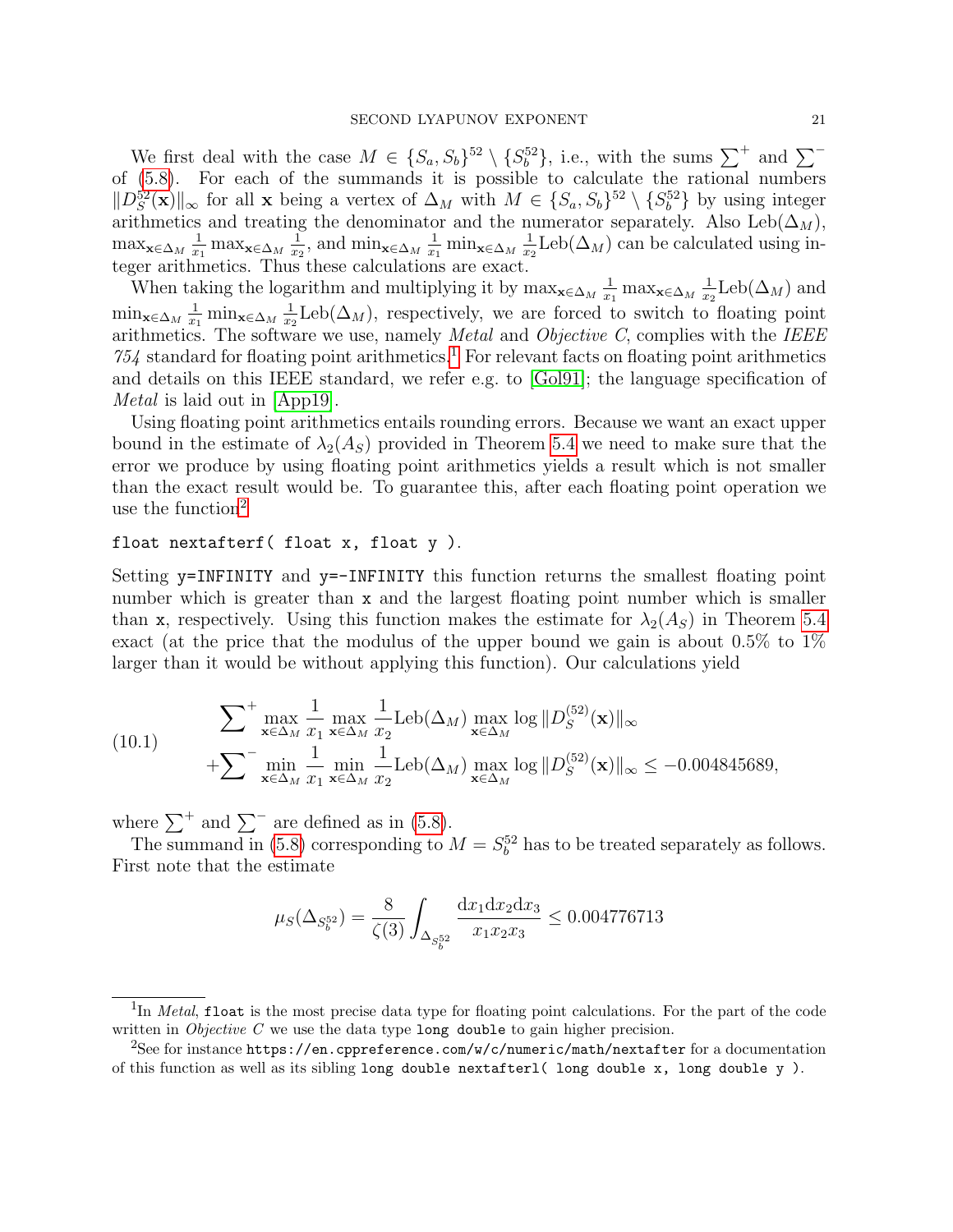follows if one evaluates the integral using polylogarithms (which we did with the help of Mathematica). Since it is easy to see that  $\max_{\mathbf{x} \in \Delta_{S_b^{52}}} \log ||D_S^{(52)}||$  $S^{(52)}(x)$ ||<sub>∞</sub> = 2 we gain

(10.2) 
$$
\mu_S(\Delta_{S_b^{52}}) \max_{\mathbf{x} \in \Delta_{S_b^{52}}} \log \| D_S^{(52)}(\mathbf{x}) \|_{\infty} \le 0.009553426.
$$

Inserting  $(10.1)$  and  $(10.2)$  in  $(5.8)$  we end up with

<span id="page-21-5"></span>
$$
\lambda_2(A_S) \le -0.000436459,
$$

which is the upper bound for  $\lambda_2(A_S)$  stated in Theorem [5.4.](#page-12-0)

To treat the case  $d = 2$  our starting point is [\(5.5\)](#page-10-2) with  $n = 25$ . Since we always have  $\max_{\mathbf{x}\in\Delta_{M}}\log\|D_{S}^{(2n)}\|$  $\mathcal{L}_{S}^{(2n)}(\mathbf{x})\|_{\infty}$  ≤ 0 the whole sum in [\(5.5\)](#page-10-2) is of the type  $\sum$ <sup>−</sup> and, hence, also the contribution of  $\Delta_{S_b^{2n}}$  does not need to be treated separately. By the same strategy as the one outlined for  $d = 3$  we gain the estimate

$$
\sum_{M \in \{S_a, S_b\}^{2n}} \min_{\mathbf{x} \in \Delta_M} \frac{1}{x_1} \min_{\mathbf{x} \in \Delta_M} \frac{1}{x_2} \text{Leb}(\Delta_M) \max_{\mathbf{x} \in \Delta_M} \log \|D_S^{(2n)}(\mathbf{x})\|_{\infty} \le -2.06343104875.
$$

Inserting this in [\(5.5\)](#page-10-2) yields the estimate stated in Theorem [5.1.](#page-9-1)

For the other dimensions and algorithms, we do not calculate upper bounds for the second Lyapunov exponent. Instead, we get heuristics for  $\lambda_2(A)$  by calculating  $D^{(n)}(\mathbf{x})$  for  $n = 2^{30}$  and ten randomly chosen points  $\mathbf{x} \in \Delta$ , using a C program with double precision floating point arithmetic. In order for the matrices not to become too small or too large, we renormalize after each  $k = 2^{10}$  steps by dividing by the top left coefficient of the matrix. This means that we calculate iteratively

$$
\frac{1}{D_{1,1}^{(jk+k)}(\mathbf{x})}D^{(jk+k)}(\mathbf{x}) = \frac{D_{1,1}^{(jk)}(\mathbf{x})}{D_{1,1}^{(jk+k)}(\mathbf{x})}D^{(k)}(T^{jk}\mathbf{x})\frac{1}{D_{1,1}^{(jk)}(\mathbf{x})}D^{(jk)}(\mathbf{x}),
$$

for  $0 \leq j \leq n/k$ , where  $D_{1,1}^{(\ell)}$  $1,1(\mathbf{x})$  denotes the top left coefficient of the matrix  $D^{(\ell)}(\mathbf{x})$ . Keeping track of the normalisation factors, we have

$$
\log ||D^{(n)}(\mathbf{x})|| = \log \left\| \frac{D^{(n)}(\mathbf{x})}{D_{1,1}^{(n)}(\mathbf{x})} \right\| + \sum_{j=0}^{n/k-1} \log \left| \frac{D_{1,1}^{(jk+k)}(\mathbf{x})}{D_{1,1}^{(jk)}(\mathbf{x})} \right|.
$$

#### **REFERENCES**

- <span id="page-21-1"></span>[AD15] A. Avila and V. Delecroix, Some monoids of Pisot matrices, preprint, [http://arxiv.org/abs/](http://arxiv.org/abs/1506.03692) [1506.03692](http://arxiv.org/abs/1506.03692).
- <span id="page-21-3"></span>[AHS16] A. Avila, P. Hubert, and A. Skripchenko, On the Hausdorff dimension of the Rauzy gasket, Bull. Soc. Math. France 144 (2016), no. 3, 539–568.
- <span id="page-21-0"></span>[AL18] P. Arnoux and S. Labbé, On some symmetric multidimensional continued fraction algorithms, Ergodic Theory Dynam. Systems 38 (2018), no. 5, 1601–1626.
- <span id="page-21-4"></span>[App19] Apple Developer, Metal shading language specification, Tech. Report Version 2.2, Apple Inc., Cupertino CA, USA, 2019.
- <span id="page-21-2"></span>[AS13] P. Arnoux and S. Starosta, *The Rauzy gasket*, Further developments in fractals and related fields, Trends Math., Birkhäuser/Springer, New York, 2013, pp. 1-23.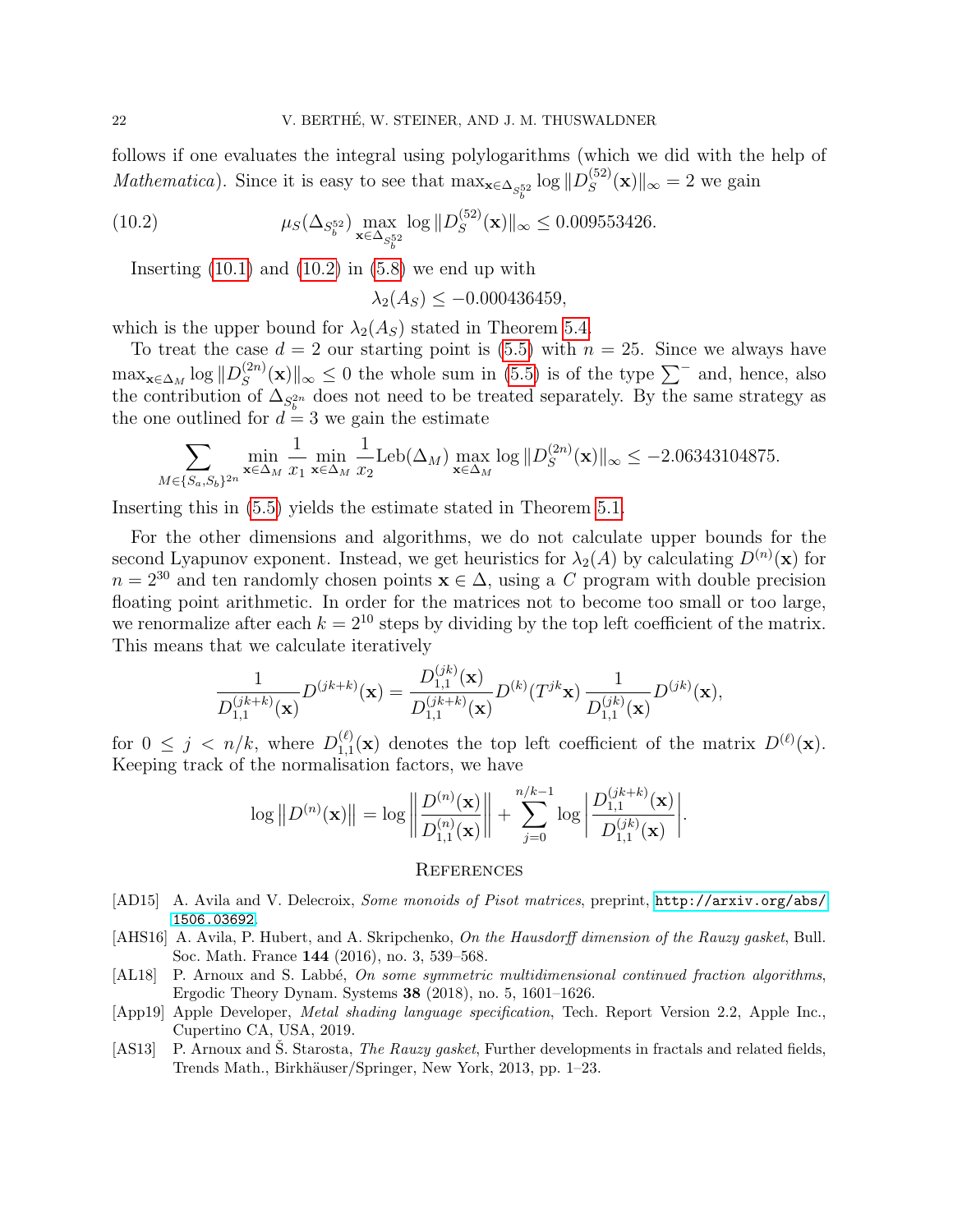- <span id="page-22-14"></span>[BAG01] A. Broise-Alamichel and Y. Guivarc'h, Exposants caractéristiques de l'algorithme de Jacobi-*Perron et de la transformation associée*, Ann. Inst. Fourier (Grenoble)  $51$  (2001), no. 3, 565–686.
- <span id="page-22-4"></span>[Bal92a] P. R. Baldwin, A convergence exponent for multidimensional continued-fraction algorithms, J. Statist. Phys. 66 (1992), no. 5-6, 1507–1526.
- <span id="page-22-5"></span>[Bal92b]  $\qquad \qquad$ , A multidimensional continued fraction and some of its statistical properties, J. Statist. Phys. 66 (1992), no. 5-6, 1463–1505.
- <span id="page-22-21"></span>[Ber71] L. Bernstein, The Jacobi-Perron algorithm—Its theory and application, Lecture Notes in Mathematics, Vol. 207, Springer-Verlag, Berlin-New York, 1971.
- <span id="page-22-1"></span>[BFK15] H. Bruin, R. Fokkink, and C. Kraaikamp, The convergence of the generalised Selmer algorithm, Israel J. Math. 209 (2015), no. 2, 803–823.
- <span id="page-22-2"></span>[BFK19] , Erratum to: "The convergence of the generalised Selmer algorithm", Israel J. Math. 231 (2019), no. 1, 505.
- <span id="page-22-20"></span>[BLV18] V. Berthé, L. Lhote, and B. Vallée, *The Brun gcd algorithm in high dimensions is almost always* subtractive, J. Symbolic Comput. 85 (2018), 72–107.
- <span id="page-22-7"></span>[BN96] V. Baladi and A. Nogueira, Lyapunov exponents for non-classical multidimensional continued fraction algorithms, Nonlinearity  $9$  (1996), no. 6, 1529–1546.
- <span id="page-22-17"></span>[Bru19] V. Brun, En generalisation av kjedebrøken I, Skr. Vidensk.-Selsk. Christiana Math.-Nat. Kl. (1919), no. 6, 1–29.
- <span id="page-22-18"></span>[Bru20] , En generalisation av kjedebrøken II, Skr. Vidensk.-Selsk. Christiana Math.-Nat. Kl. (1920), no. 6, 1–24.
- <span id="page-22-19"></span>[Bru58]  $\qquad \qquad$ , Algorithmes euclidiens pour trois et quatre nombres, Treizième congrès des mathèmaticiens scandinaves, tenu à Helsinki 18-23 août 1957, Mercators Tryckeri, Helsinki, 1958, pp. 45–64.
- <span id="page-22-0"></span>[CLL17] J. Cassaigne, S. Labbé, and J. Leroy, A set of sequences of complexity  $2n + 1$ , Combinatorics on words, Lecture Notes in Comput. Sci., vol. 10432, Springer, Cham, 2017, pp. 144–156.
- <span id="page-22-11"></span>[FIKO96] T. Fujita, S. Ito, M. Keane, and M. Ohtsuki, On almost everywhere exponential convergence of the modified Jacobi-Perron algorithm: a corrected proof, Ergodic Theory Dynam. Systems 16 (1996), no. 6, 1345–1352.
- <span id="page-22-16"></span>[Fog02] N. Pytheas Fogg, Substitutions in dynamics, arithmetics and combinatorics, Lecture Notes in Mathematics, vol. 1794, Springer-Verlag, Berlin, 2002.
- <span id="page-22-3"></span>[FS19] C. Fougeron and A. Skripchenko, Simplicity of spectrum for certain multidimensional continued fraction algorithms, <https://arxiv.org/abs/1904.13297>, 2019.
- <span id="page-22-22"></span>[Gar01] T. Garrity, On periodic sequences for algebraic numbers, J. Number Theory 88 (2001), no. 1, 86–103.
- <span id="page-22-23"></span>[Gol91] D. Goldberg, What every computer scientist should know about floating-point arithmetic., ACM Comput. Surv. 23 (1991), no. 1, 5–48, corrigendum: ACM Computing Surveys 23(3): 413 (1991), comments: ACM Computing Surveys 24(2): 319 (1992).
- <span id="page-22-8"></span>[Har02] D. M. Hardcastle, The three-dimensional Gauss algorithm is strongly convergent almost everywhere, Experiment. Math. **11** (2002), no. 1, 131-141.
- <span id="page-22-10"></span>[HK00] D. M. Hardcastle and K. Khanin, On almost everywhere strong convergence of multi-dimensional continued fraction algorithms, Ergodic Theory Dynam. Systems 20 (2000), no. 6, 1711–1733.
- <span id="page-22-9"></span>[HK02]  $\Box$ , The d-dimensional Gauss transformation: strong convergence and Lyapunov exponents, Experiment. Math. 11 (2002), no. 1, 119–129.
- <span id="page-22-12"></span>[IKO93] S. Ito, M. Keane, and M. Ohtsuki, Almost everywhere exponential convergence of the modified Jacobi-Perron algorithm, Ergodic Theory Dynam. Systems 13 (1993), no. 2, 319–334.
- <span id="page-22-13"></span>[JPS87] R. A. Johnson, K. J. Palmer, and G. R. Sell, *Ergodic properties of linear dynamical systems*, SIAM J. Math. Anal. 18 (1987), no. 1, 1–33.
- <span id="page-22-15"></span>[Kop12] J. C. Kops, Selmer's multiplicative algorithm, Integers 12 (2012), no. 1, 1–20.
- <span id="page-22-6"></span>[Lab15] S. Labbé, 3-dimensional continued fraction algorithms cheat sheets, [https://arxiv.org/abs/](https://arxiv.org/abs/1511.08399) [1511.08399](https://arxiv.org/abs/1511.08399), 2015.